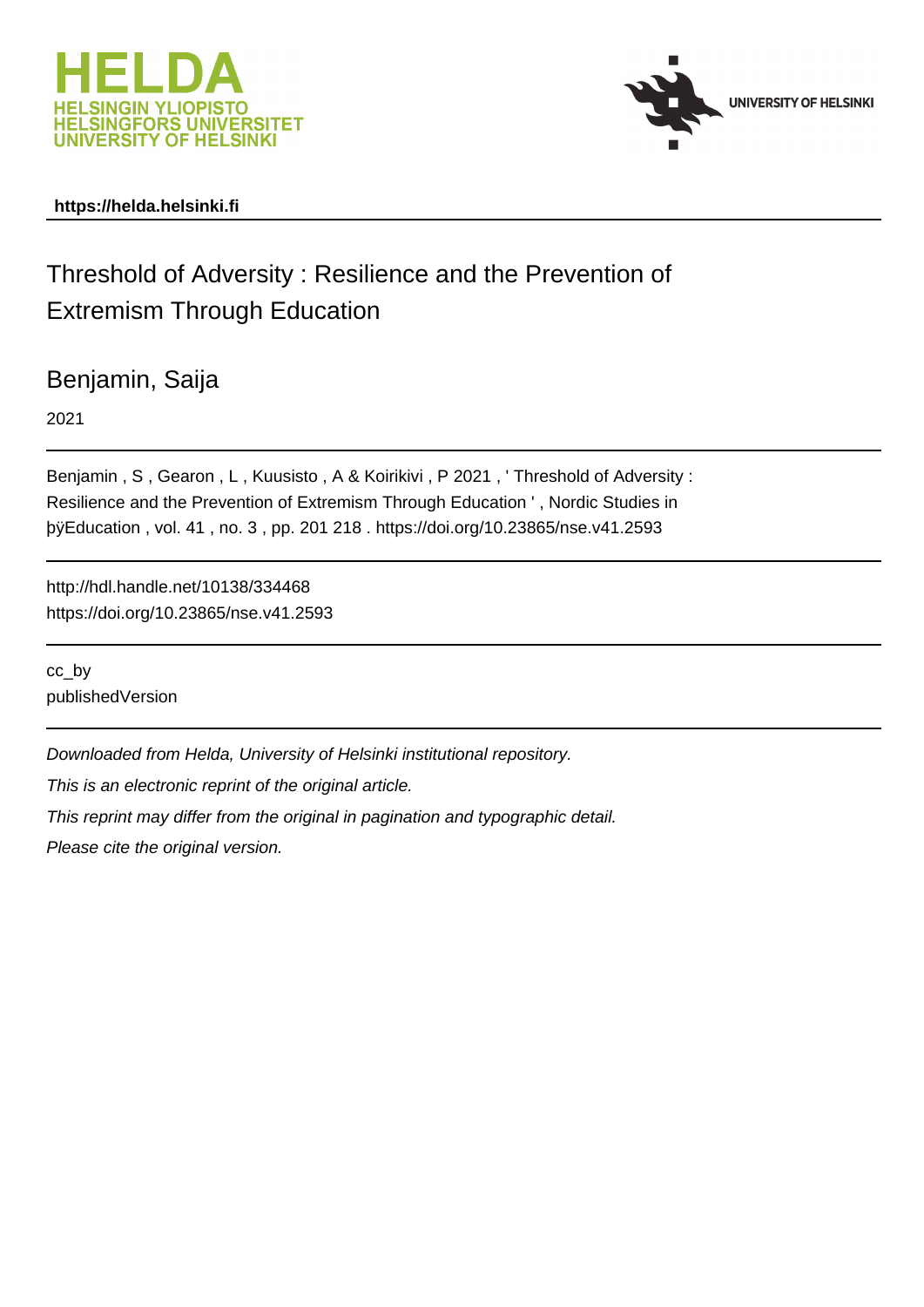# Nordic **STUDIES IN EDUCATION**

**Article** | Peer-reviewed | Vol. 41, No. 3, 2021, pp. 201–218

# Threshold of Adversity: Resilience and the Prevention of Extremism Through Education

#### **Saija Benjamin**

University of Helsinki, Finland **Contact corresponding author:** saija.benjamin@helsinki.fi

#### **Liam Gearon**

University of Oxford, UK

**Arniika Kuusisto** University of Stockholm, Sweden & University of Helsinki, Finland

#### **Pia Koirikivi**

University of Helsinki, Finland

#### **ABSTRACT**

This article introduces the concept of 'threshold of adversity' as an, at present, tentative means of understanding the turning points to radicalization and extremism within educational systems. The conceptual frame is, we argue, of pedagogical and policy relevance across and beyond Nordic countries. Across Nordic countries, the main objective for the prevention of radicalization and extremism through education (PVE-E) is to strengthen the students' resilience against ideological influences. Given the specialist complexities of the interdisciplinary research literature on terrorism, from which much PVE-E derives, for teachers and policy-makers, understanding the theoretical contexts, which underlie such policy innovations and their pedagogical implementation, are, understandably, problematic. To discuss extremism and the possibilities of its prevention especially in the education sector, an understanding of what exactly is being prevented or fought against is needed. Our conceptual 'threshold of adversity' model offers at least a starting point for a more practicable pedagogical implementation.

**Keywords:** *threshold of adversity, resilience, prevention of radicalization and extremism through education (PVE-E), extremist mindset, metacognition*

Manuscript received: 09.09.2020. Manuscript accepted: 04.03.2021.

©2021 S. Benjamin, L. Gearon, A. Kuusisto & P. Koirikivi. This is an Open Access article distributed under the terms of the Creative Commons CC-BY 4.0 License. ISSN 1891-5949, https://noredstudies.org

Citation: Benjamin, S., Gearon, L., Kuusisto, A. & Koirikivi, P. (2021). Threshold of adversity: Resilience and the prevention of extremism through education. *Nordic Studies in Education,* 41(3), 201–218. [https://doi.](https://doi.org/10.23865/nse.v41.2593) [org/10.23865/nse.v41.2593](https://doi.org/10.23865/nse.v41.2593)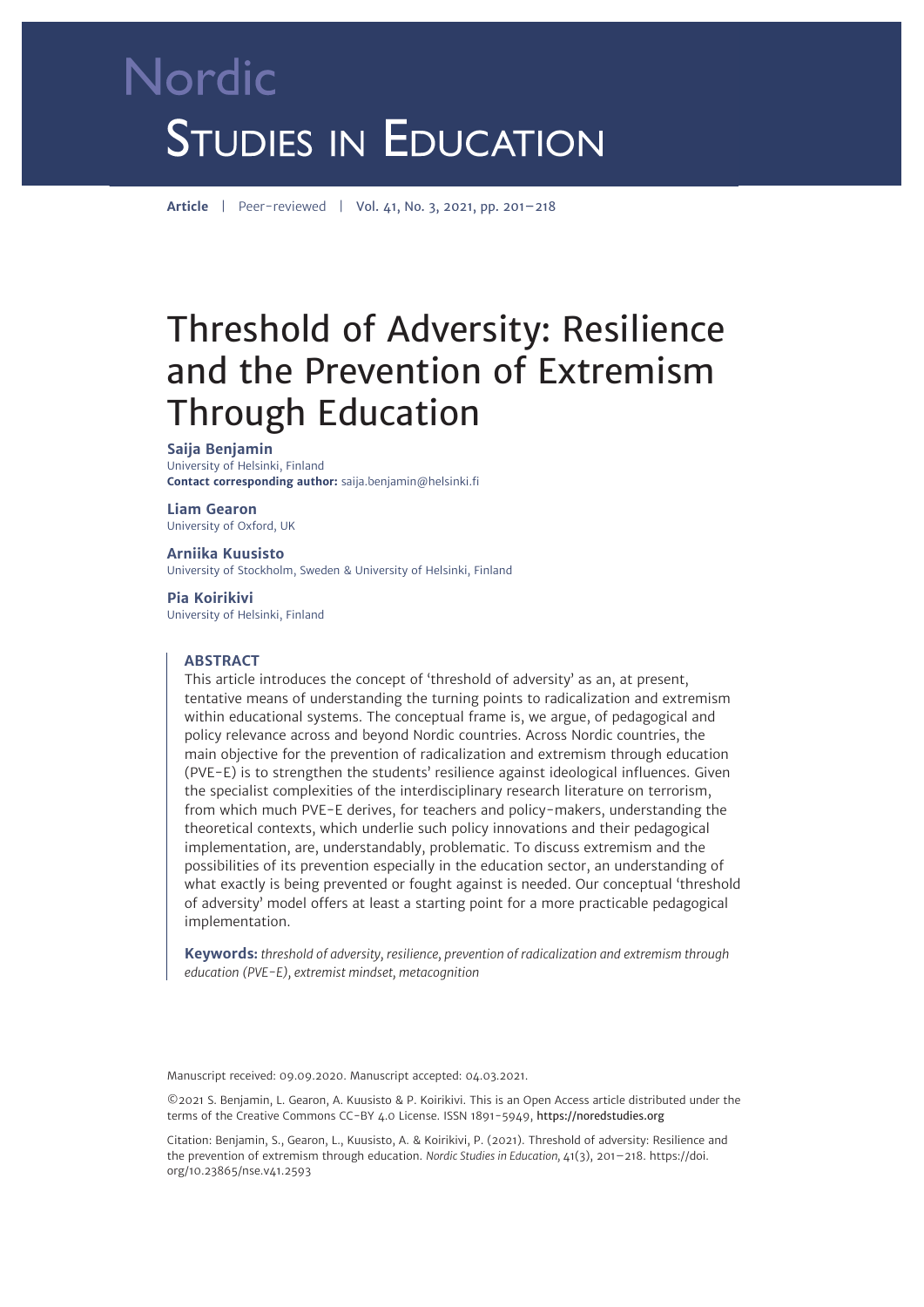# **Introduction**

This article introduces the concept of 'threshold of adversity' as an, at present, tentative means of understanding the turning points to radicalization and extremism within educational systems. The conceptual frame is, we argue, of pedagogical and policy relevance across and beyond the Nordic countries. Since, however, our funded empirical research is drawn from Finland, this conceptual advance is offered in the initial instance for consideration in the Nordic region as a basis for wider international consideration. Across the Nordic countries, the main objective for the prevention of radicalization and extremism through education (PVE-E) is to strengthen the students' resilience against ideological influences (Finnish Ministry of the Interior, 2020, pp. 74–81, Skr 2015, pp. 22–30; Danish Govt., 2016, pp. 9–12; Norwegian Govt., 2016, pp. 17–24). However, as resilience is a widely used psychological concept, the way it relates to the prevention of radicalization may remain unclear. Given the specialist complexities of the interdisciplinary research literature on terrorism, from which much prevention of radicalization and extremism through education (PVE-E) derives (Gearon, 2019a, 2019b; Ghosh, 2017), for teachers and policy-makers, understanding the theoretical points which underlie such policy innovations and their pedagogical implementation, is, understandably, problematic. Given the prevalence of often deeply contested PVE-E initiatives, they are an integral, legislatively aspect of broader European and international public policy related to national and global security. In this article, we offer a simplification of a complex phenomenon, not to undermine the theoretical and methodological nuances of PVE-E initiatives, but in order to help non-specialist educationalists grasp both the import of these policy and pedagogical developments and the means of more practicable implementation. Our conceptual 'threshold of adversity' model offers a starting point to the examination of the notion of resilience in relation to education, in particular for the purpose of PVE-E. After some contextual framing on PVE-E policy and practice, and drawing on multidisciplinary research literature on radicalization and extremism, we present, for this particular context, a pedagogical and policy-applicable framework for understanding young people's resilience at these problematic thresholds of adversity.

# **PVE-E Policy and Practice**

Societal polarization, extremist movements and extremist attacks are on the rise and all have been motivational in the development of PVE-E policy and practice across and beyond educational institutions (Alava, Frau-Meigs & Hassan, 2017; Eurobarometer, 2018; Eger & Valdez, 2014). Furthermore, school attacks are still a relatively recent collective memory in Finland (Oksanen et al., 2013; YLE, 2019). Thereby, the prevention of radicalization and violent extremism through education (PVE-E) can also be understood as a natural part of the agenda of educational institutions. At the international level, different nation states have chosen different approaches and assigned dissimilar roles to the education sector (for all action plans, see European Commission, 2020).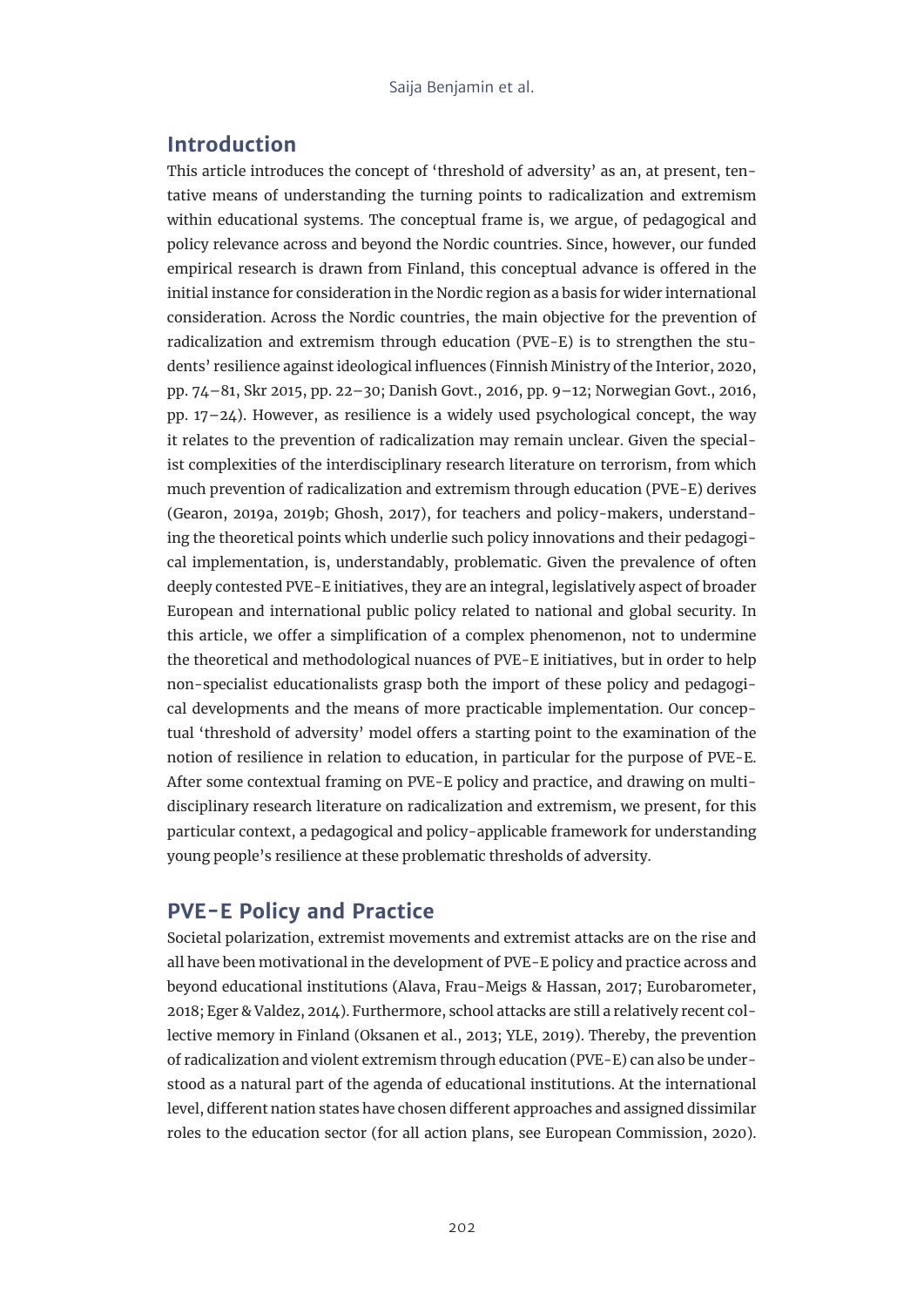Still, there are also many similarities between the national action plans of the Nordic countries concerning the role of education in the prevention of extremism among students. The Nordic action plans stress the importance of building students' resilience against radicalization through, for example, promotion of democratic values (*what* to think) and various skills related to critical thinking (*how* to think) (Finnish Ministry of the Interior, 2020, pp. 74–81; Skr, 2015, pp. 22–30; Danish Govt., 2016, pp. 9–12; Norwegian Govt., 2016, pp.  $17-2\Delta$ ). In the light of these documents, the notion of resilience seems to epitomize the cultural ethos of the Nordic welfare states with the objective to raise tolerant, educated and critical citizens committed to democratic values (e.g. Klette, 2018), while 'violent extremism' seems to represent the antithesis of all this.

In a literature review of 73 papers on different approaches to PVE, Stephens, Sieckelinck and Boutellier (2019) conclude that the concept of resilience 'could provide the basis for a common framework for prevention' (p. 1), but suggest that its use 'in relation to violent extremism requires us to define who is being resilient to what and what exactly is considered to be a resilient, positive outcome' (p. 10). In other words, to carry out prevention work successfully, more understanding of the objectives – what exactly is to be prevented and promoted – is needed, as well as directions for developing pedagogical tools through which these aims can be supported.

# **Modes of Resilience and Threshold of Adversity**

The notion of a 'threshold of adversity', used by child psychologist Ross Greene to depict the individual limits of coping, is a way of describing resilience in a more pedagogically tangible way in relation to negative developments, such as radicalization and extremism.

In many instances where kids have resorted to extreme violence, people were surprised that the kid went to such extremes. But we all have what might be called a 'threshold of adversity', and we all have different levels of skill in dealing with adversity. When a person's threshold of adversity exceeds their skills, the likelihood of violence is heightened. (Greene, 2009, 252)

Greene's pastorally-oriented conceptual framing has a broad focus. His important study *Lost at School* (Greene, 2009) is driven by notions of inclusion. This same conceptual framing, for which we give much credit, is naturally not as directly related to PVE-E initiatives as our own research. However, we suggest that Greene's conceptualization has much prospective application, not least because the philosophical and empirical literature of radicalization and extremism itself suggests that there is a tendency towards particular breaking points (thresholds), which generate mindsets characterized by hostility, attitudes of toxicity to societal norms, an us-versus-them mentality, attitudes, beliefs and values, which themselves take on the characteristics of inflexible dogmatism (Cassam, 2021; Berger, 2018; Borum, 2014).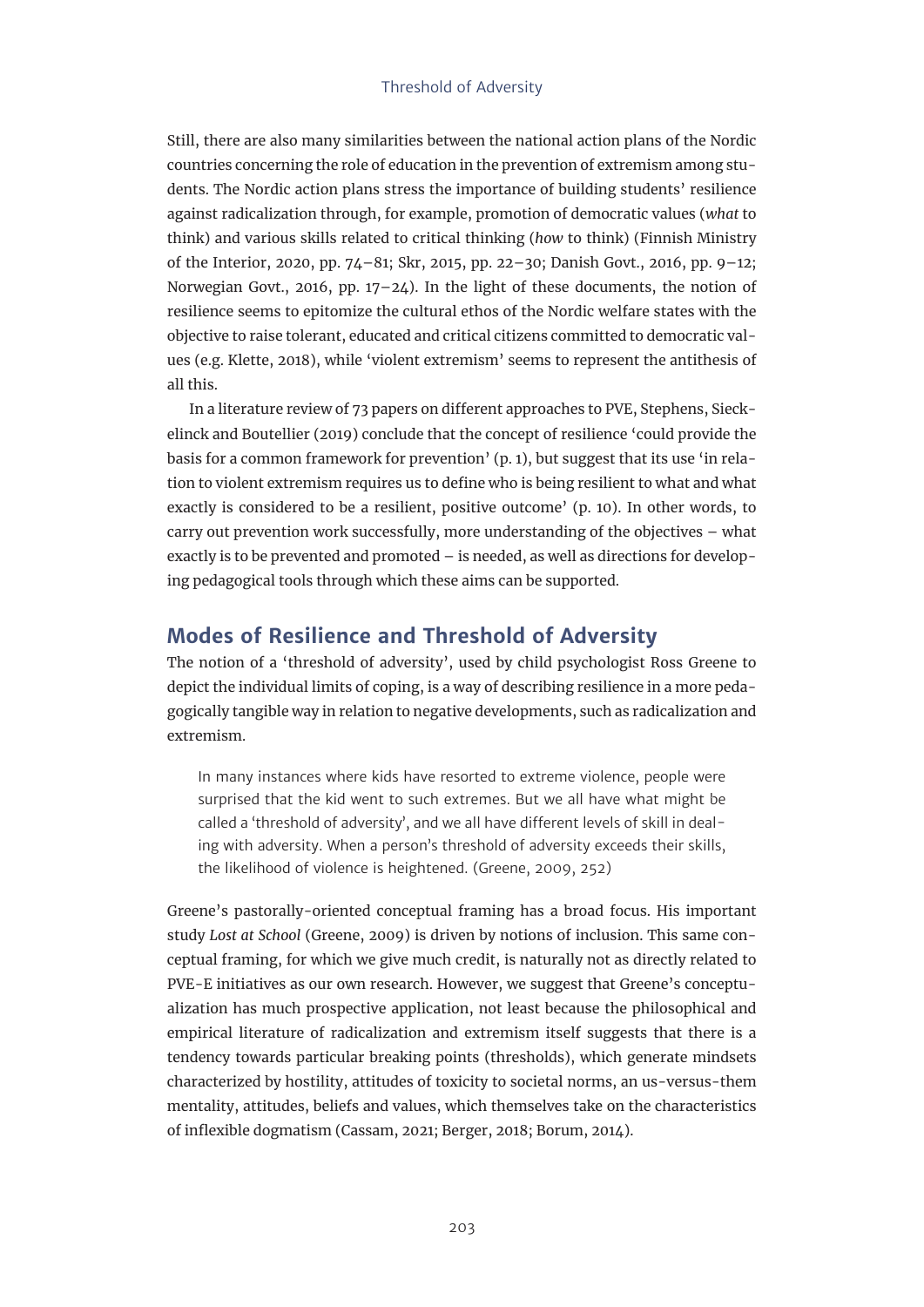The concept of a threshold of adversity is, however, particularly applicable to the present examination, where going 'over the threshold' may imply a notable process with serious implications to national security and societal cohesion. The mission of participating in the prevention of radicalization and extremism through the fostering of student resilience is thus a well-grounded addition to the agenda of educational institutions across the Nordic region (Sjøen & Jore, 2019; Davies, 2019; Ghosh, 2017).

Ghosh's (2017, 2020) work has been critically important internationally for its demonstration of a critical engagement with PVE-E initiatives globally. While her work has focused on violent 'religious' extremism, its relevance extends to any form of extremism. As governments prepare their counter-terrorism policies, many focus solely on reactive measures such as military action and surveillance measures – *hard power* – that are responsive to individuals who are already radicalized. She argues, as we do, 'that education should be incorporated into such policies as a *preventive* measure that not only makes students resilient citizens but can also address the psychological, emotional and intellectual appeal of narratives – *soft power* – that terrorists purport' (Ghosh, 2020). By so doing, Ghosh argues – and provides a substantial review of the international research literature to support her case – that 'states can counter soft power with the use of soft power in a concerted effort among government departments, social institutions and communities' (Ghosh, 2020).

The notion of the 'radical' and the 'extreme' are themselves, however, contentious. In all global policy literature, the definition invariably relates to more than a deviation from societal norms and values, but rather extends to incursions of the law and, critically, leads to personal and or societal harm. We must at this point note, however, that the idea of harm is itself contested, and contestable. There are notable and prominent minority voices, which suggest that it is the majority – through the unjust use of political power and economic advantage – who are the source of harm to minority and less powerful interests, the marginalized and the poor. We need here only to look at the now well-established literature on critical pedagogy (Darder, Baltodano & Torres, 2017).

These powerful critiques cannot be set aside. Indeed, the plethora of initiatives which aim at strengthening young people's resilience to extremism might seem to be a demonstrable case in point; still, teachers and policy-makers are themselves necessarily at the behest of a legislatively enforced decree to further these central objectives for the prevention of violent extremism and radicalization (PVE) (European Commission, 2020). The notion of resilience is also broadly present in the national action plans of the Nordic countries (Skr, 2015; Danish Govt., 2016; Finnish Ministry of the Interior, 2020). The general aim of these plans is to reinforce the populations' resilience against violent extremism and radicalization at societal, community and individual levels by various measures, in order to 'focus on the process of harnessing key resources to build and sustain the factors associated with positive psychosocial development and community cohesion' (Grossman et al., 2020, p. 2). Educational institutions are distinctly mentioned in the Nordic action plans as key platforms for PVE, with Finland dedicating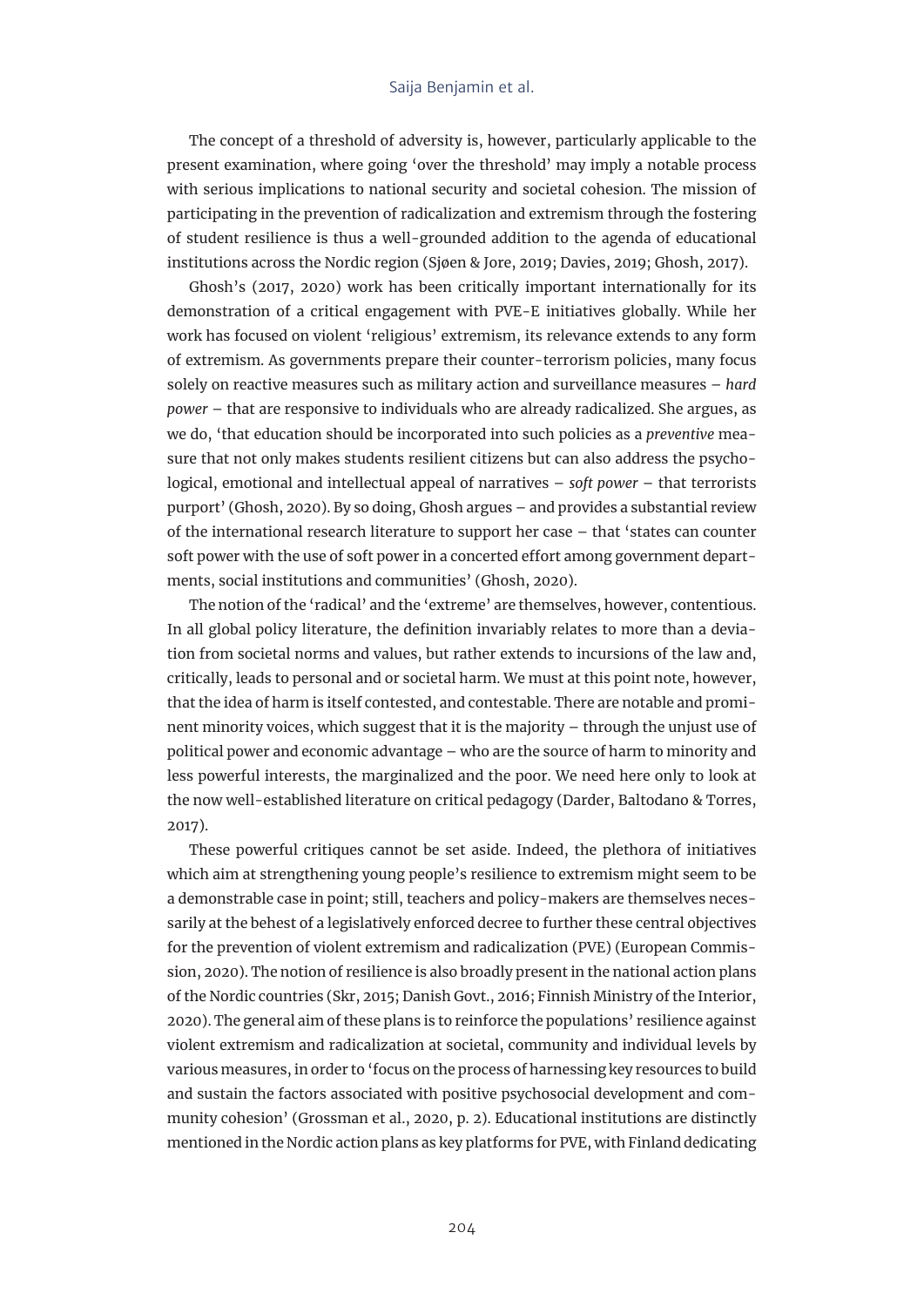a separate chapter for the education sector (Finnish Ministry of the Interior 2020, pp. 74–81). Schools are seen as particularly compelling platforms for the deployment of resilience-focused prevention programs, as they are central, long-term growingup contexts for children and youth providing resources, structures, practices and values conducive to positive development (e.g., Niemi, Benjamin, Kuusisto & Gearon, 2018). Consequently, along with the police and other authorities, the policy level discourse has made educators agents in the battle against violent extremism and terrorism among youth in the Nordic and many other countries.

However, numerous studies highlight teachers' puzzlement about these suggested duties or responsibilities regarding the prevention of radicalization (Parker, Lindekilde & Gøtzsche-Astrup, 2020; Mattsson & Johansson, 2020; Ragazzi, 2017; van San, Sieckelinck & de Winter, 2013). Many questions remain open especially regarding the objectives and pedagogical implementation of such responsibilities, which, together with the vague definitions of the key concepts, make tackling this mission challenging (Sjøen & Mattsson, 2020; Mattsson & Säljö, 2017; Ragazzi, 2017; Grossman et al., 2017; Christodoulou, 2020). As resilience is a key notion here, and one which is perhaps loosely defined and vague in content, we begin with some contextual and definitional clarity on the origins of the term.

Resilience has been widely used in psychology for decades to refer to the flexibility of the mind and the capacity of returning to normal functioning after a period of adversity (Southwick et al., 2014; Reivich & Schatté, 2002). While resilience to violent extremism should also be tackled at the societal and community levels, for teachers and educators the most appropriate and natural angle of entry into the national prevention framework is the work they carry out with individuals and groups of children or young people. Due to the focus on the individual level, the important social, community, national and global level themes related to, for example, societal and structural inequalities, national and international tensions, conflicts and polarization are not covered in this paper. This aside, compared with people with low resilience, resilient individuals typically have access to resources that maintain or restore their wellbeing in difficult situations (Reivich & Schatté, 2002). These resources strengthen one's resilience, the capacity to deal and cope with difficulties tested especially in surprising and difficult situations – like a pandemic or war – that challenge people's familiar patterns of action and thoughts and that require flexible adjustment to the new demands of the situation. The breadth of the threshold of adversity is related to the level of resources and skills available for the individual (Greene, 2009).

The resources associated with resilience consist of internal and external factors (Southwick et al., 2014; Fergus & Zimmerman, 2005). *Internal factors* refer to biological predispositions that provide the basis for developing resilience, e.g. one's temperament, the way the body reacts to stress, and the multiple psychological abilities related to the self – self-awareness, self-efficacy, self-regulation and mental agility, for example (Wu et al., 2013; Fergus & Zimmerman, 2005; Richardson, 2002). *External factors* refer, first and foremost, refer to an individual's relationship with others and to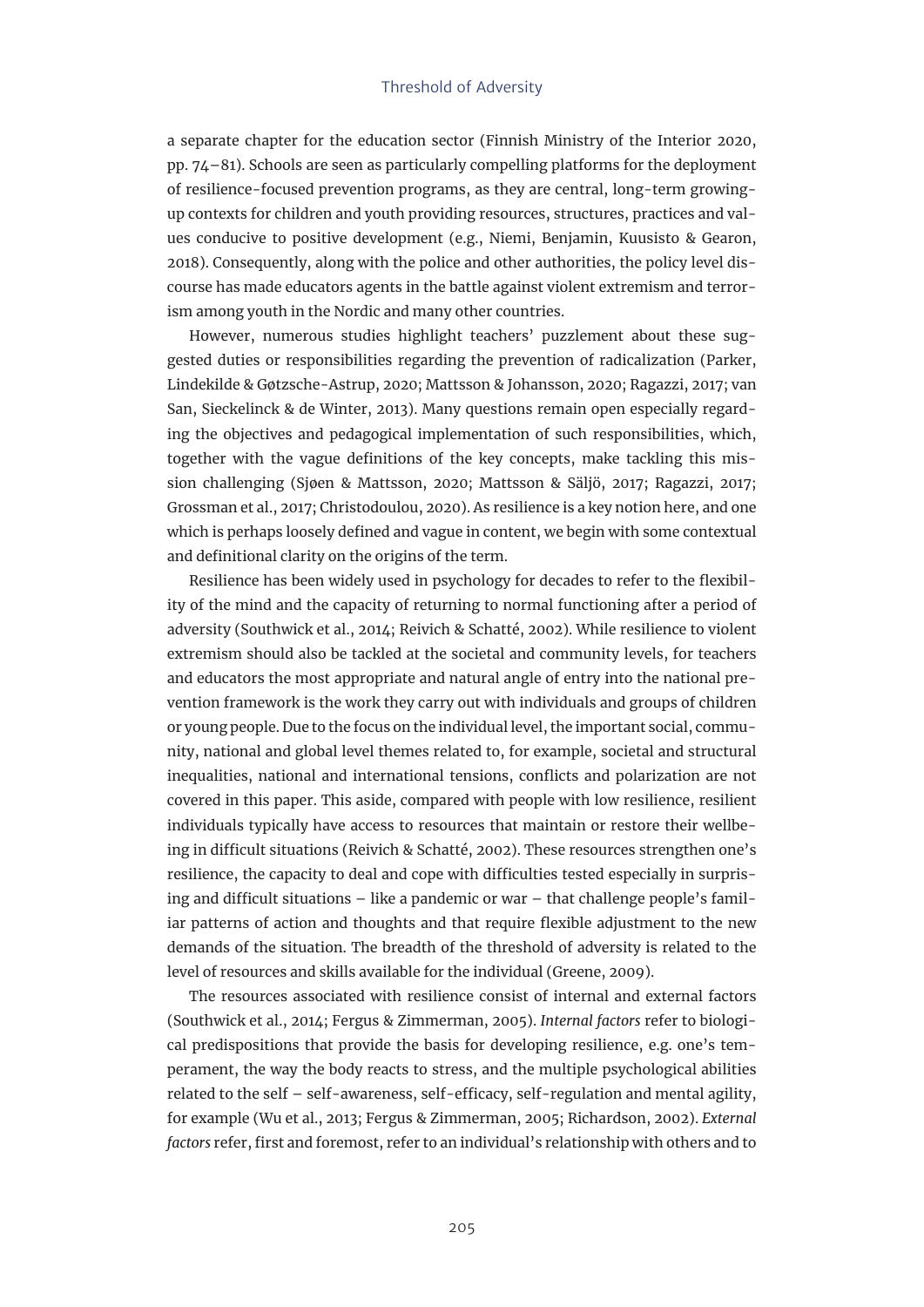the support system and the environment around them (Fergus & Zimmerman, 2005; Richardson, 2002). If in situations of distress individuals have someone or something to turn to for support and meaning, the likelihood of them overcoming the adversity increases (Reivich & Schatté, 2002). Safe, supportive relationships to caregivers, family and peers play a key role in fulfilling the basic psychological needs for safety and relatedness and are central in the formation of identity (Seligman, 2002; Peterson, 2006). Positive connections to peer groups are increasingly essential in adolescence, as they help young people achieve growing independence from parents, practice a range of socio-emotional skills, construct their own identities and learn about aspects related to social norms, status and acceptance (Brown & Larson, 2009; Fergus & Zimmerman, 2005). Relatedness also refers to a feeling of belonging to something larger than oneself, such as a group of people, nature, a faith, or a mission or purpose that one values as important and worthy (Kuusisto, 2011; Benjamin, 2017).

Besides the above-mentioned social aspects, external factors also include environmental factors, like institutions and communities wherein the individual operates and interacts on a regular basis. These institutions, such as schools and families, can help the above-mentioned internal and external factors grow and thus strengthen the individual's resilience, provided that these factors are valued within these institutions. Societal factors also play an important role in enabling or hindering an individual's wellbeing. Societies may lack protective core structures (equal opportunities for welfare, culture, education and work) or maintain forms of institutionalized discrimination that put young individuals from diverse social groups in unequal positions in society (e.g. Hayes, 2017). In the Nordic countries, the complementary role of societal education is key in mediating the divergent resources between children and youth throughout their educational trajectories, especially for the most vulnerable individuals (Benjamin, Koirikivi & Kuusisto, 2020; Blossing, Imsen & Moos, 2014). Educational inclusivity, institutional support and positive relationships have also been highlighted in recent studies on PVE-E as important protective factors (Sjøen & Jore, 2019), also when studied from the students' own perspectives (Benjamin et al., 2020, 2021).

According to theories on human needs and motivations (e.g., Maslow, 1943; Deci & Ryan, 2008; Kruglanski, Bélanger & Gunaratna, 2019), the satisfaction of the psychological needs for safety, relatedness, autonomy, and significance are prerequisites for growth and wellbeing. The positive presence of the resilience resources described above typically enables the satisfaction of these needs, especially during childhood and youth. The satisfaction of basic psychological needs is relevant in the framework of PVE-E, as these needs are inversely related to processes of radicalization, as we will discuss next.

### **Radicalization and the Extremist Mindset**

There is no definitive answer as to why people radicalize, but it is possible to look for common patterns with a special regard to individual life trajectories and individual cognitive responses to these (Cassam in Sardoč, 2020). While radicalization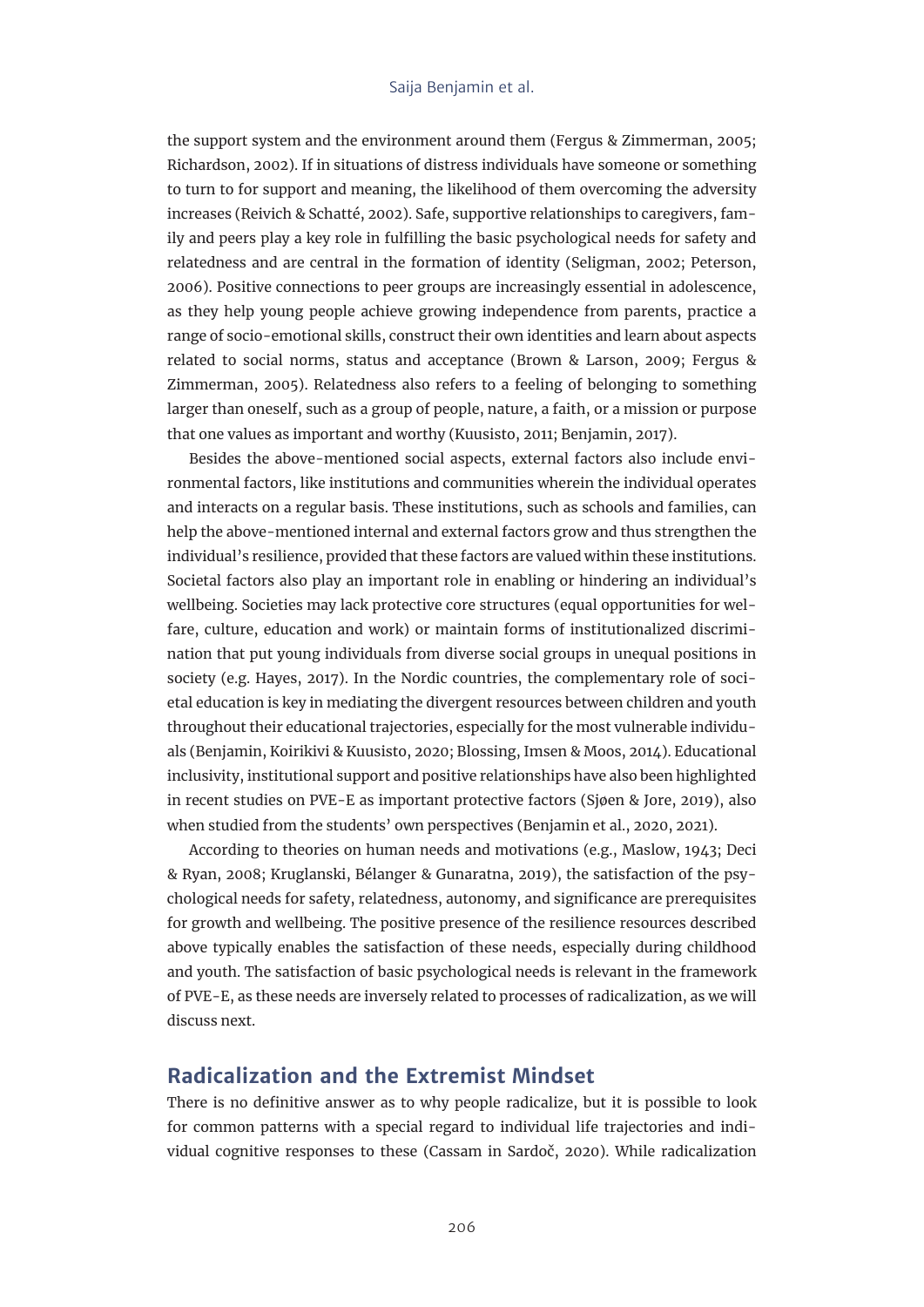is a complex and non-straightforward process by which people develop extremist ideologies and beliefs (Borum, 2014; Neumann, 2013; Berger, 2018) typically within extremism-enabling environments (Bouhana, 2019), the common factors behind the individual processes of radicalization habitually point to various life situations in which the individual's psychological needs have been compromised, which have then activated a quest to restore this lost significance (Kruglanski, Bélanger & Gunaratna, 2019). Building on such research findings, Kruglanski, Bélanger and Gunaratna have conceptualized the '3Ns of radicalization' to explain the typical psychological processes behind radicalization.

The first N refers to the basic psychological *needs* for safety, autonomy, competence and relatedness, which need to be satisfied to maintain a personal sense of significance (Kruglanski et al., 2019; Deci & Ryan, 2008; Maslow, 1943). If for some reason the individuals' resilience resources, described in the previous section, are weak and/ or incompatible with the demands of the environment and these basic psychological needs are not satisfied, the personal sense of significance, control and agency may be weakened. This intensifies feelings of uncertainty, grievance or injustice, which, in turn, may activate the individual to search for alternative solutions to rectify the situation to satisfy their psychological needs (Hogg, 2019).

The second N refers to the ideological *narratives.* These narratives (e.g., political ideologies or religious or cultural scripts) provide a sense of purpose and solutions to resolve an unsatisfactory situation. Extremist organizations typically convey comprehensible narratives explaining the current situation, its history and a future scenario, often through a portrayal of a pure and authentic in-group and the impure out-group whose existence poses a threat to the in-group's wellbeing and future (Berger, 2018). By aligning one's thinking and worldviews with a narrative shared by many others, one may be able to restore feelings of safety and purpose, and most importantly, gain a sense of significance and belonging (Kruglanski et al., 2019).

The third N stands for social *networks*. Feelings of uncertainty or grievance foster the adoption of a group-centric orientation (Kruglanski et al., 2019). In situations of confusion or distress, it is natural to seek guidance and comfort from a group, find a 'niche' in a family, peer group or a close community, which is viewed as capable of providing identity markers, security and certainty (Hermans & Dimaggio, 2007). Identification with a strong and enduring entity and its shared values and beliefs gives individuals a sense of significance and empowerment, because the groups' existence transcends the lives of the individual members (Kruglanski et al., 2019). Feelings of uncertainty can be lessened by transferring the responsibility of one's own meaning-making to an authority or a strong leader in a hierarchical organization, in other words, to conform to a powerful external position to which one's own position is subordinated (Hermans & Dimaggio, 2007).

When escalated, radicalization may lead to violent extremism. Education is missioned to prevent violent extremism (e.g., Niemi et al., 2018), although extremism is difficult to define with precision. Currently, definitions of extremism differ depending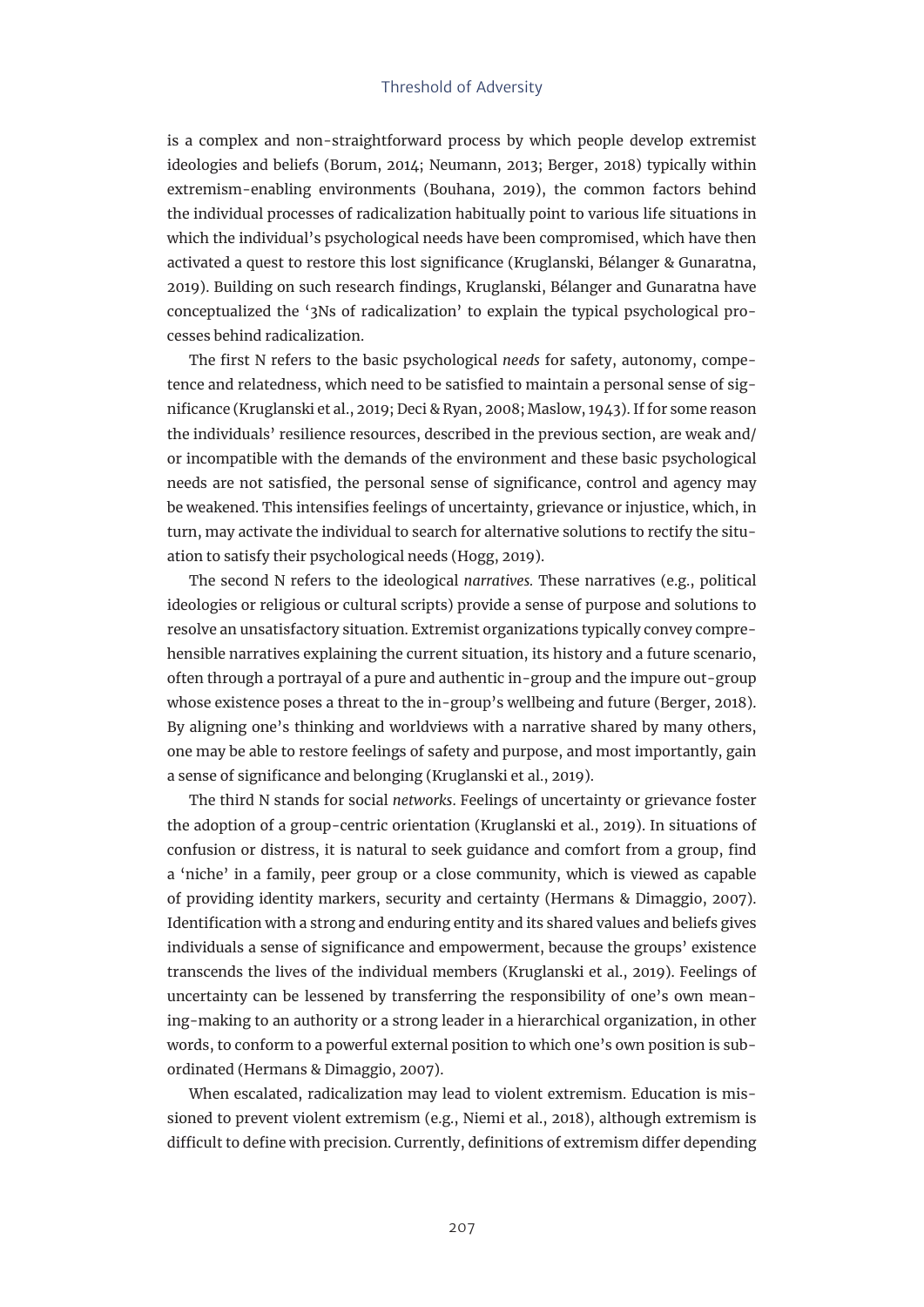on the source (Sedgwick, 2010). For example, the Counter-Extremism Strategy in the UK offers a detailed description of extremism as 'the vocal or active opposition to our fundamental values, including democracy, the rule of law, individual liberty, and respect for and tolerance of different faiths and beliefs.' (Gov.UK, 2019). To compare, the Finnish Ministry of the Interior (2020, p. 20) refers to violent extremism as 'using, threatening with, instigating, encouraging or justifying violence on ideological grounds'. According to Berger (2018), extremism at its core stems from the human tendency to categorize people into social groups. The act of categorization is about identifying oneself as being part of an in-group and determining who belongs to the in-group and consequently to the out-group. Categorization impacts how people view themselves and other groups: the act of identification makes people more susceptible to biases in favor of their in-group and against the out-group. Triggered by (one of) the three Ns (Kruglanski et al., 2019) and/or a radicalizing environment (Bouhana, 2019), the negative views about the out-group may escalate to an extent that one starts believing that an in-group's wellbeing or survival necessitates hostile actions against the out-group. These actions can vary from verbal and physical harassment to systematic discrimination, violence or even genocide. (Berger, 2018).

The characteristics of an extremist can be portrayed in diverse ways. For example, the Oxford Dictionary online defines an extremist as a person who holds extreme political or religious views, especially one who advocates illegal, violent, or other extreme action. Whereas, the Cambridge Dictionary online depicts an extremist as someone who has beliefs that most people think are unreasonable and unacceptable. As demonstrated by these examples, the notion of extremism can be viewed as an ideological stance, which means taking a position at the extreme ends of an ideological continuum, such as conservative or liberal political orientation (Cassam, 2020). Extremism may also be tackled as an issue of methods, where being an extremist is a matter of willingness to use or accept the use of extreme methods that are against the norms or the law, such as sabotage or ethnic agitation (Neumann, 2013; Cassam, 2020). Violence is typically associated with extremism and often seen as the key characteristics of an extremist (Sedgwick, 2010). However, it is possible to be pro-violence without being an extremist, for example, in military settings (for 'militant extremism', see Saucier et al., 2009). Likewise, extremism doesn't need to be violent or pro-violence, although in many cases extremism is both things (Berger, 2018).

Extremism can also be observed in psychological terms (Cassam, 2021), which will be the focus in this paper. In the psychological sense, extremism can be best understood as a mindset. Extremism researchers (Borum, 2014; Berger, 2018; Cassam, 2021; Kruglanski et al., 2019; Zmigrod et al., 2021) have concluded that the individuals or groups that can be identified as extremist have similar psychological characteristics regardless of the ideology supported. Berger (2018) argues that with a closer look, the views can be 'diametrically opposed with respect to the content of their beliefs, yet they are remarkably similar with respect to the structure of what they believe and how they justify their views' (Berger, 2018, Kindle location 729). The 'extremist mindset',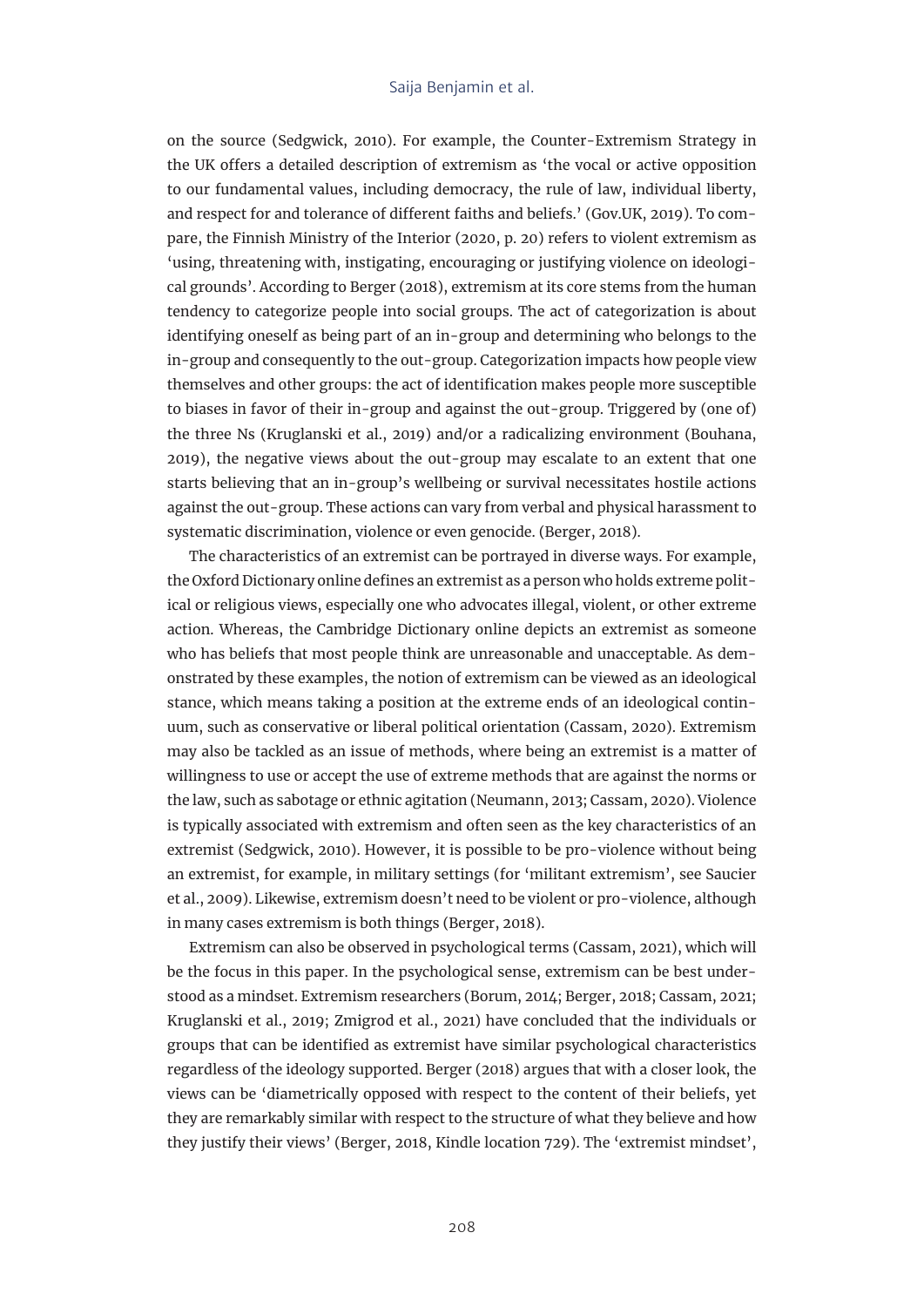a term coined by philosopher Quassim Cassam (2021) to depict extremism in psychological terms, provides a compressed synthesis of the elements inherent in extremism. According to the synthesis, being an extremist is to have a certain mindset, to hold a particular mental outlook or way of seeing the world. More complex than beliefs or mere concepts, Cassam believes mindsets are closer to the idea of worldviews through which the world is viewed, perceived, and interpreted (2021).

In Cassam's depiction (2021), an extremist mindset typically involves a (1) preoccupational component, which refers to beliefs that one or one's group is threatened or somehow in danger. Extremists are usually preoccupied, to varying degrees, with the idea of persecution. The extremist mindset is built upon the idea that the individual or group is victimized or oppressed by some other group or ideology or more generally by society (e.g. Nazis-Jews, Breivik-Islam, Myanmar government-Rohingya Buddhists). Extremist groups typically create narratives about certain groups of people as threats and thus justify the use of violence against them as self-defense. From the extremist point of view, this provides legitimacy to resort to violent methods to defend themselves (Berger, 2018; Maynard, 2014). Closely affiliated to this is a preoccupation with purity, whether it be rooted in racial, ethnic, religious or ideological authenticity (Cassam 2021; Maynard, 2014). The idea of purity provides people holding an extremist mindset with a justification to pursue, defend and promote a form of what they believe is truth in its purest and unadulterated form. At worst, these measures may take the form of (ethnic, religious, ideological) purging or cleansing.

The second element that constitutes an extremist mindset according to Cassam (2021) is the (2) attitudinal component. The most central attitude in the extremist mindset is hostility to compromise, which stems from the previously described idea about purity. Certitude about the correctness of doctrines is often sustained by dogmatism (for dogmatism, see e.g. Battaly, 2018). Any information and knowledge that is not aligned with one's own beliefs is to be rejected, as compromise is incompatible with purity and could be seen as a form of betrayal (Cassam in Sardoč, 2020). Consequently, beliefs about the intentions and attributes of the out-group become increasingly negative, to the extent that the members of the out-group are dehumanized. Through the de-humanization of others, people are able to obscure the personal agency of the victims and treat them with indifference or even target actions that cause enormous harm and suffering for them (Aly, Taylor & Karnovsky, 2014; Maynard, 2014).

The third element constitutive of the extremist mindset in Cassam's depiction (2021) is the (3) emotional component. Extremist groups typically regard their own group as superior and more human or worthy than others (Cassam, 2021; Maynard, 2014; see also Womick et al., 2019). Preoccupations about persecution evoke strong emotions, such as self-pity, uncertainty, fear and hate towards the out-group and consequently attitudes toward the out-group become increasingly toxic.

The fourth component of the extremist mindset relates to certain (4) ways of thinking. In contrast to openness and flexibility, the extremist mindset is characterized by closed-mindedness and dogmatism (Cassam, 2020, 2021). The ways of accessing and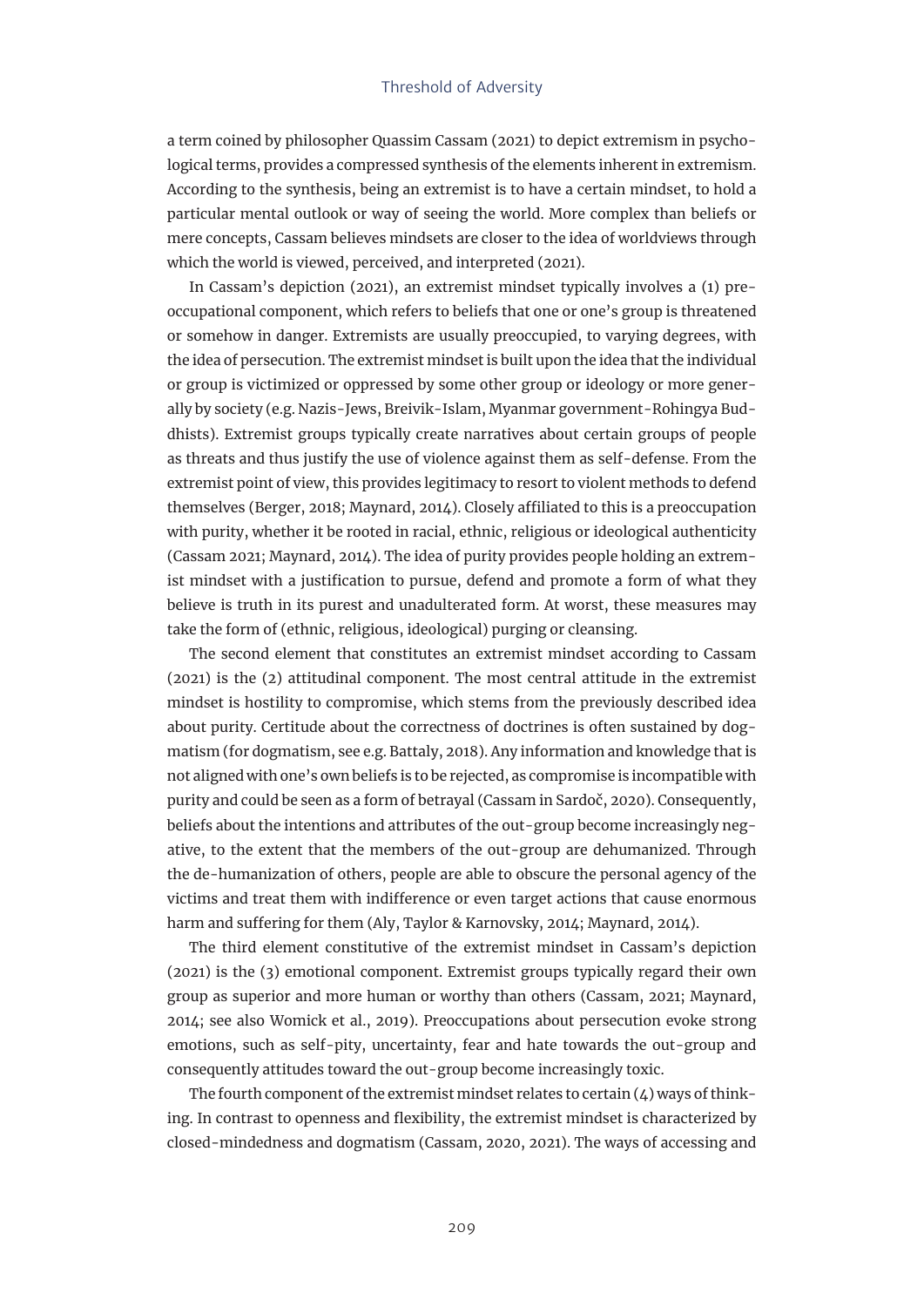interpreting knowledge are typically distorted and make the mind hostile towards compromise and any alternative views (Cassam, 2020, 2021). Espousal of various conspiracy theories where, for example, one's in-group is under threat because the out-groups are engaged in secret actions against one's in-group is also a typical feature of the extremist mindset. Especially for people experiencing heightened feelings of uncertainty, conspiracy theories may provide simple explanations and answers for their questions and unsolved problems (Poon, Chen & Wong, 2020; Kruglanski et al., 2019; Hogg, 2019; Berger, 2018).

# **Resilience at the Threshold of Adversity**

If the rationalized motivations for radicalization are multiple, they are variously associated with a quest to restore significance (Kruglanski et al., 2019) or perceived grievances or other uncertainty triggering elements on societal, community or individual levels (Hafez & Mullins, 2015; Vergani, Iqbal, Ilbahar & Barton, 2018; Hogg, 2019) Most of these elements, however, are shared by millions of other people, who, despite them, do not radicalize. This is because individuals respond to adversity and challenging situations differently, not only depending on the resilience resources available to them, as discussed in the previous section (Greene, 2009), but also depending on their cognitive processes and skills. According to Albert Ellis (1991), experiences of adversity do not cause emotional responses in individuals *per se*, but instead it is their beliefs that produce the reaction. In other words, one's emotional response depends on the meaning one puts on the event. Depending on one's cognitive processes, beliefs may be irrational and illogical, and cause unhealthy emotional and behavioral consequences. Behind irrational thinking are cognitive distortions, which refer to the natural tendencies of the brain to make mental shortcuts and save time and energy in the bustle of the everyday life. In this sense they may be helpful, but when overridingly powerful, cognitive distortions make people prone to errors in judgment (Petty & Cacioppo, 1996). Cognitive distortions obstruct the accuracy of perception and interpretation of events and thus impact the quality and contents of one's beliefs (Maynes, 2015; Beck, 1963; Barriga, Hawkins & Camelia, 2008; Ellis, 1991). Cognitive distortions are of relevance in the context of PVE-E, as they may lead to dogmatic, black-and-white thinking and non-resilient emotional and behavioral responses (Ellis, 1991; Greene, 2009).

Examples of typical cognitive distortions related to radicalization processes are, for example, *negativity bias*, i.e. the propensity to attend to, learn from, and use negative information far more than positive information (Vaish, Grossman & Woodward, 2008). Negativity bias explains why people are more likely to notice threats than possibilities in different situations. It accounts for prejudices about out-groups, as attention is easily drawn to negative aspects and the cons related to their presence. *Mental filtering* and *confirmation bias* refer to the tendency to find complementary arguments in favor of one's own conclusions. It makes people focus on experiences or information that support and confirm their existing beliefs and disregard all alternative and contradictory information. Another cognitive distortion that may intensify radicalization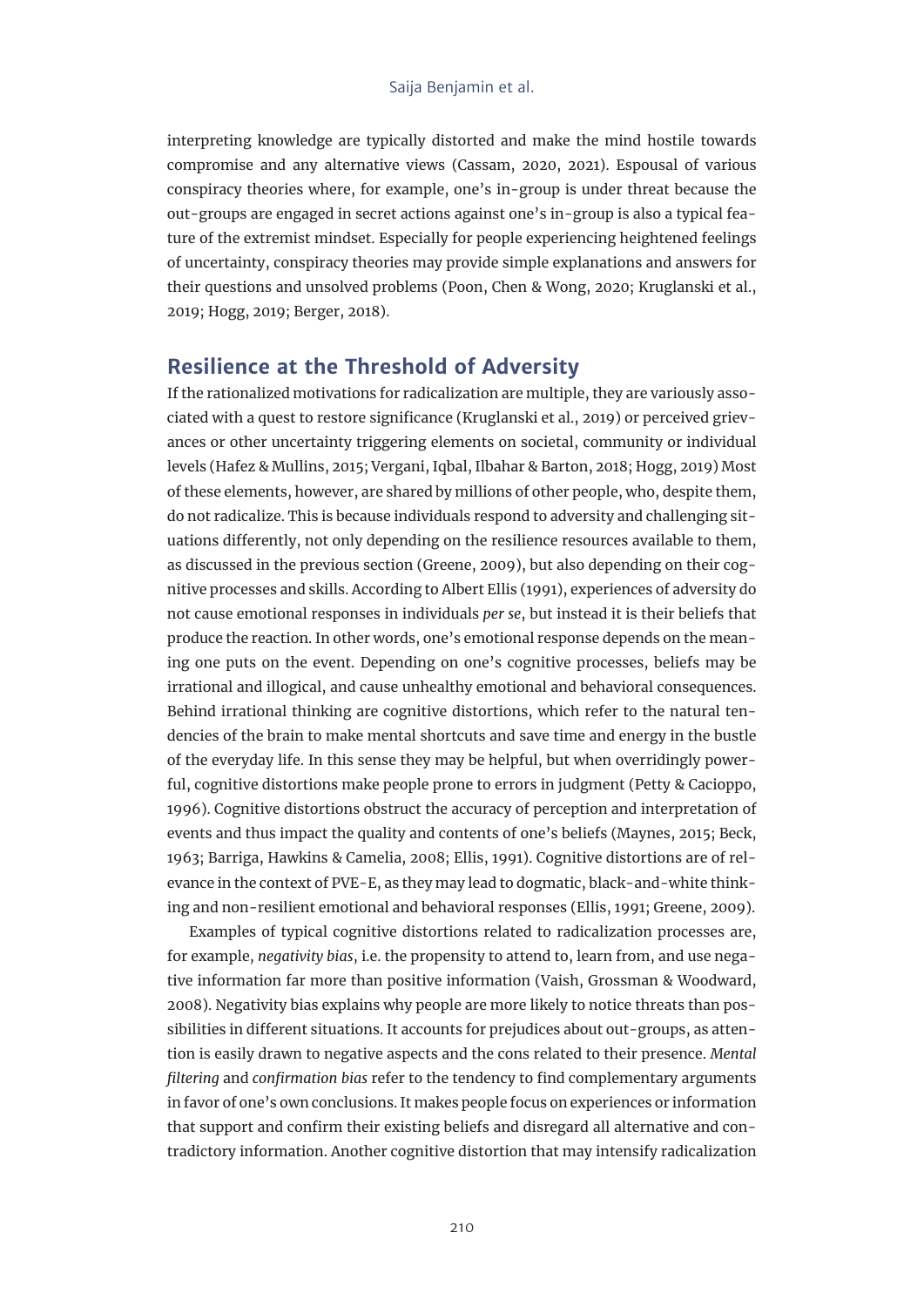is *catastrophizing*, i.e., the tendency to ruminate on worst-case scenarios. Catastrophizing prevents individuals from making accurate evaluations of the situation, makes them underestimate their own capacities to cope, and enhances perceived threats. This may make people more prone to seek support from like-minded people and guidance from strong leaders. Finally, the *false consensus bias* accentuates the tendency to believe that one's beliefs are widely shared by others, and thus strengthens the conviction that they are accurate and legitimate. The false consensus bias is typically exploited in the rhetoric of extremist propaganda and recruiters who want to give the impression that they speak and act on behalf of a large population (e.g., Mercier & Sperber, 2011; Burns, 1989).

In short, distortions in cognitive processes interfere with rational thinking, obstructing the ways knowledge is accessed, assessed and applied. They may partly account for, for example, intergroup conflict by the way they bias information seeking, which leads to skewed information and consequently, motivates interpretations about in-groups and out-groups (Derreumaux, Bergh, & Hughes, 2020). Cognitive distortions may also increase dogmatism by the way they hinder one's willingness to engage seriously with alternatives to beliefs one already holds (Battaly, 2018; Maynes, 2015; Beck, 1963; Barriga, Hawkins & Camelia, 2008; Ellis, 1991). A recent study (Zmigrod et al., 2021) evaluated the relationship between individuals' cognition and their ideological inclinations and found similarities between individuals' cognitive dispositions and their political and social attitudes. The findings revealed that people with extremist attitudes were prone to dogmatism and tended to think about the world in black-and-white terms (Zmigrod et al., 2021). Another study on dogmatic believers and dogmatic atheists found that regardless of the person's religiosity or atheism, the stronger dogmatic beliefs people hold, the more prejudices they have towards people or groups who violate their important values or beliefs and thus pose a threat to their worldviews. Dogmatic beliefs thus seem to serve as a cognitive response to uncertainty and the need for coherence and clear-cut answers. (Kossowska, Czernatowicz-Kukuczka & Sekerdej, 2017).

In the psychological sense, radicalization would thus refer to a process whereby – in quest of satisfying a psychological need – one's thoughts and feelings focus intensively around one identity, narrative and/or social network and whereby one's mindset becomes characterized by inflexibility and dogmatism. This type of development would describe a problematic adjustment (at least from society's point of view) to the demands of the situation and a breaking point, in which one's capacity to cope with adversity – the threshold of adversity – exceeds one's skills (Greene, 2009), thereby heightening the risk of radicalization and violence.

# **Discussion: Pedagogical considerations**

The psychology and epistemology of individuals with extremist mindsets – characterized by dogmatism, closed-mindedness and distorted interpretations of reality – could be thought of as epitomizing the antithesis of PVE-E. It could, then, be argued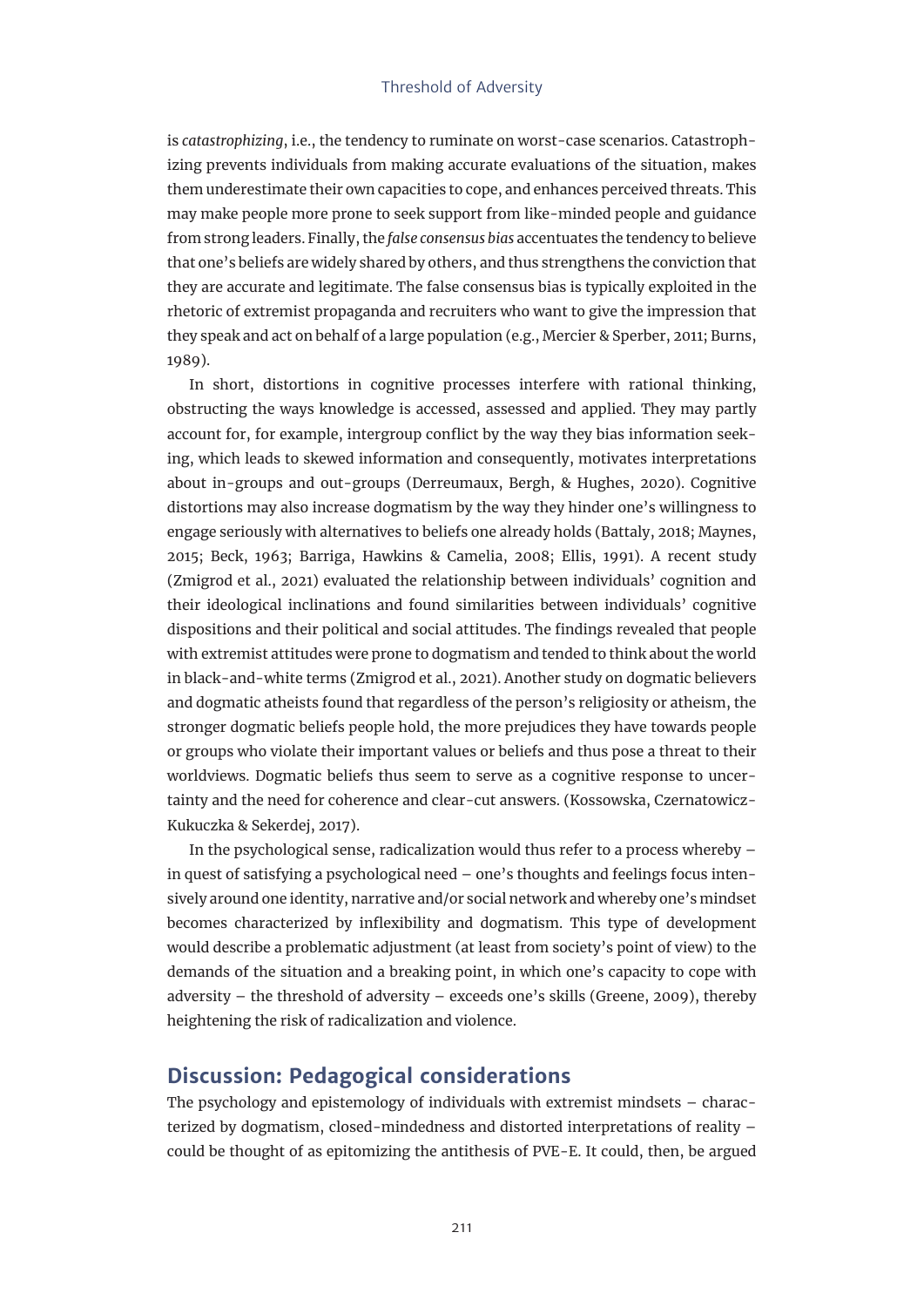that resilience against radicalization and violent extremism manifests in an ability to keep the mind open, reflexive and flexible. In order to develop these qualities, an important step to be taken first, for educators and students alike, is to become aware of one's own epistemic foundation, in other words, engage in a metacognitive practice. Metacognition refers to 'thinking about thinking' (Maynes, 2015; Ellis, 1991) and could be thought of as 'learning to communicate with oneself the way one communicates with others' (Thomas, 2021).

Ellis' postulations about rational thinking suggest that instead of believing what one sees, actually 'what one believes is what s/he sees' (Ellis 1991). Similarly, Anaïs Nin (1961) states 'We don't see things as they are, we see them as we are.' In terms of PVE-E, it is thus essential to orient students toward a deeper level thinking that allows them to access the collective referents that shape the way their thoughts and actions are formed in relation to their personal histories and through social interaction with others. This type of metacognitive introspection comes close to what de Oliveira Andreotti (2014) calls self-reflexivity. Self-reflexivity refers to the abilities to recognize, analyze, justify, and adjust – if needed – one's own values, prejudices and beliefs that shape the way the world is perceived (de Oliveira Andreotti, 2014). The notion 'reflexive' refers to introspection and self-awareness. It denotes an understanding of the role of the self or one's in-group in the creation of 'truth' and the recognition of how one's personal beliefs, experiences and cognitive distortions shape one's worldview and the ways one perceives and interprets others and surrounding phenomena (Berger, 2015). Self-reflexivity is an educational pre-requisite for fostering open-mindedness and cognitive flexibility, as it makes students more aware of their unconscious preoccupations, emotions, attitudes, and thinking styles.

Open-mindedness, as a pedagogical objective in PVE-E, does not simply refer to the acceptance of the other, but to a state of mind that is conducive to the gaining and applying of knowledge (Rousseau & Foxen, 2010). According to Dewey (1933), openmindedness may be defined as a 'freedom from prejudice, partisanship, and other such habits as close the mind and make it unwilling to consider new problems and entertain new ideas' (p. 30). Baron (2008) refers to it as 'consideration of new possibilities, new goals, and evidence against possibilities that already seem strong' (p. 200). Cognitive flexibility here refers to perspective taking, problem solving and critical thinking, i.e. to the ability to look at things from multiple vantage points, identify and challenge the perhaps irrational beliefs one has about the situation or the people involved and try different strategies to overcome the challenging situation in order to meet the demands it is imposing (Ellis, 1991). The development of metacognitive skills instills debiasing habits in students' thinking and helps them become aware of the unique way they perceive and interpret their surroundings, obtain and evaluate knowledge, form their beliefs and react to these emotionally and behaviorally (Maynes, 2015; Battaly, 2018; Weil et al., 2013; Baron, 2008).

In terms of countering the extremist mindset, which is often emotionally charged (Cassam, 2019), it is important to take feelings into account, as well. Emotions,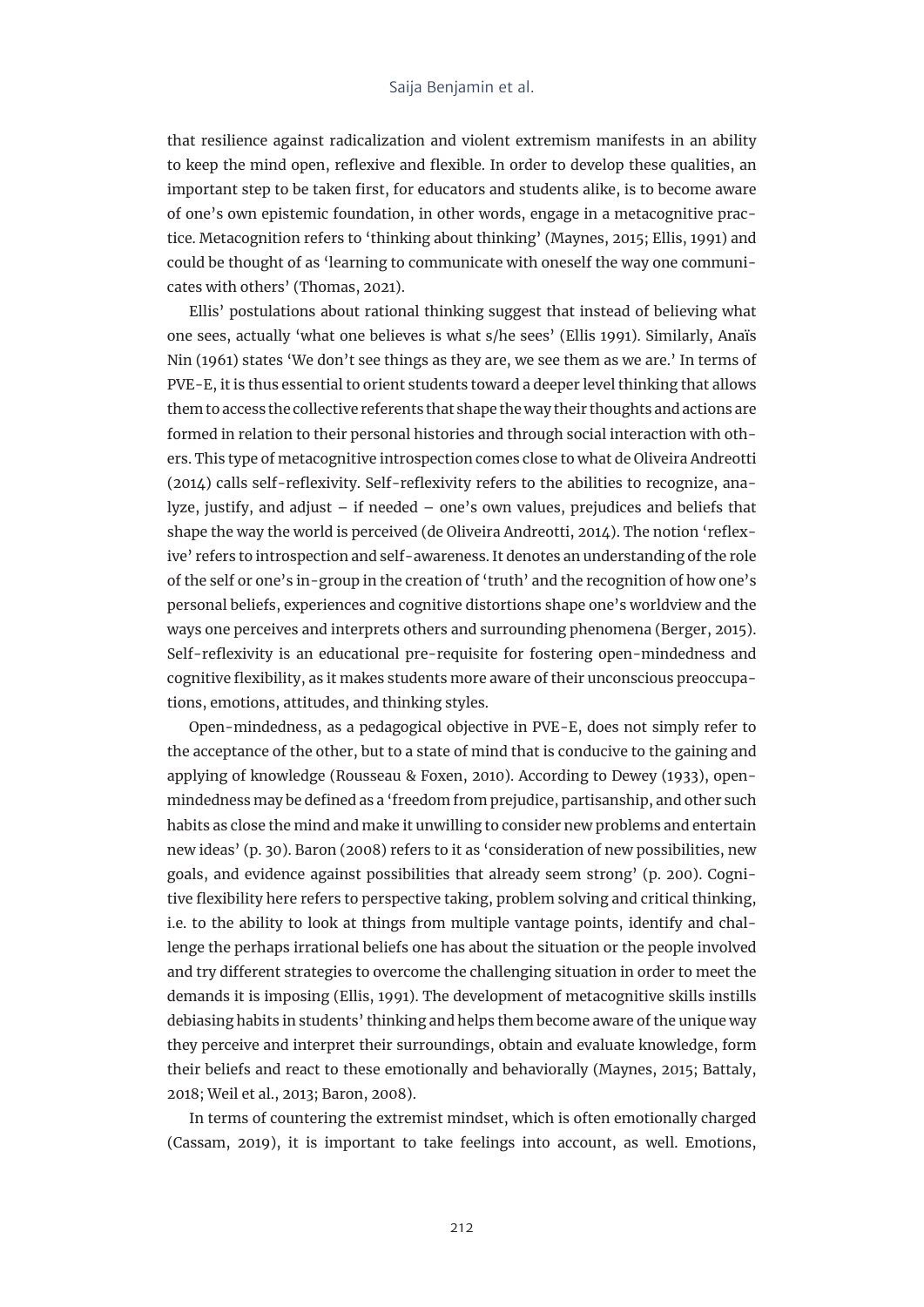triggered by (ir)rational beliefs, are powerful drivers of decision-making and behavior (Ellis, 1991). Emotions may get in the way of rational thinking (Greene, 2009; Ellis, 1991), and can thus be used as a radicalizing tool by various extremists actors, for example in online contexts (Waldek, Droogan & Lumby, 2021). Therefore, we would like to add to the description of metacognition as 'thinking about thinking' a reference to 'thinking about feeling'. Children and youth, who can recognize and manage their emotions in situations of adversity, tend to respond to problems with more thought and less emotion, which increases the likelihood of more resilient and peaceful outcomes (Greene, 2009; Weil et al., 2013).

For successful prevention work, however, it is necessary for educators to undergo thorough self-reflection too and to become aware of their own values, worldviews and attitudes that act as filters and lenses for how they interpret the phenomena related to diversities within society and the student body (Feucht, Lunn-Brownlee & Schraw, 2017; Benjamin et al., 2021). Otherwise, these implicit biases can lead to errors in perception and interpretation of their students' actions and utterances (De Souza, 2016; Feucht, Lunn-Brownlee & Schraw, 2017). In order to prevent the development of extremist mindsets in students, educators need to become aware of their own epistemic foundations first – not to overcome them, but at least to find ways to reduce their harmful effects (Cassam, 2019).

## **Open Conclusions**

The aim of this article has been to discuss the notion of resilience in the context of prevention of radicalization and violent extremism through education (PVE-E). Framing the *extremist mindset* as an avoidable outcome, we suggest that resilience against radicalization and violent extremism becomes manifest in mindsets that are characterized by self-reflexivity, open-mindedness and cognitive flexibility. The concept of the extremist mindset helps us understand the psychology and epistemology of radicalized individuals and this understanding may facilitate the development of pedagogical tools through which PVE-E strategies and objectives can be supported. Taking into account the psychological needs, motivations and social aspects that are central in the radicalization processes, our conceptual 'threshold of adversity' model offers a starting point to the examination of the notion of resilience in the particular context of PVE-E.

To foster this type of resilience in education, the development of metacognitive skills needs to be a central pedagogical objective. The ability to analyze one's own thinking and feelings enables educators and students to become aware of their own epistemic foundations and the person-specific ways knowledge is obtained, evaluated and internalized. Metacognitive practice helps them understand the way this impacts their own beliefs, emotions and behaviors, and those of others. Metacognitive skills, along with educational inclusivity and support (Benjamin et al., 2020, 2021; Sjøen & Jore, 2019), are relevant in PVE-E, as they increase the individual's resilience – the capacity to cope with challenges and difficulty in a more flexible way lessening the risk of tipping over the threshold (Greene, 2009).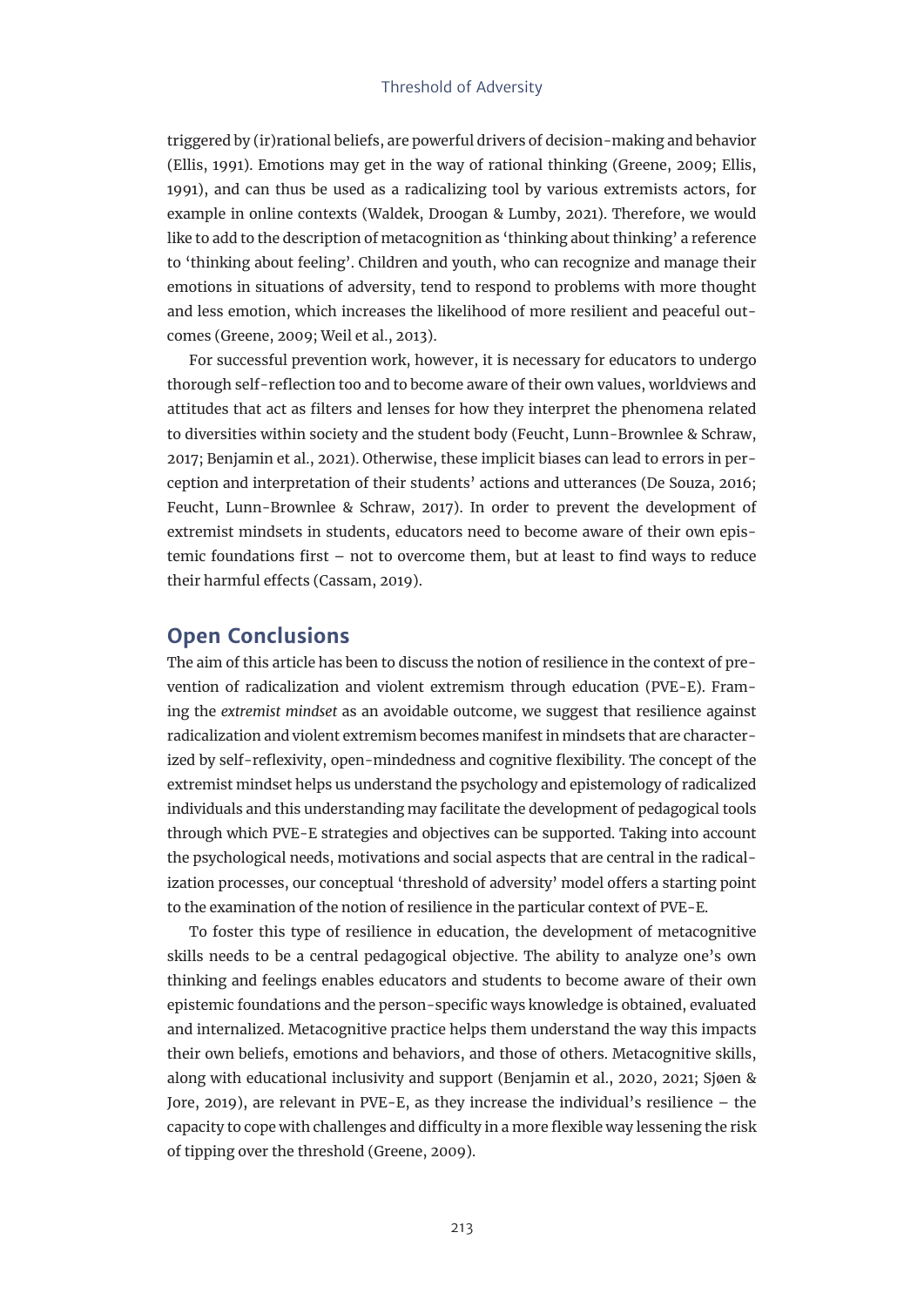# **Acknowledgements**

This study is a part of the Academy of Finland funded (Grant 315860) research project "Growing up radical? The role of educational institutions in guiding young people's worldview construction" (https://www2.helsinki.fi/en/researchgroups/growing-upradical).

#### **REFERENCES**

- Alava, S., Frau-Meigs, D. & Hassan, G. (2017). *Youth and violent extremism on social media: Mapping the research*. UNESCO program and meeting document. [https://unesdoc.unesco.org/](https://unesdoc.unesco.org/ark:/48223/pf0000260532) [ark:/48223/pf0000260532](https://unesdoc.unesco.org/ark:/48223/pf0000260532)
- Aly, A. Taylor, E. & Karnovsky, S. (2014). Moral disengagement and building resilience to violent extremism: An education intervention. *Studies in Conflict & Terrorism, 37*(4), 369–385.
- Baron, J. (2008). *Thinking and deciding* (4th ed.). Cambridge University Press.
- Barriga, A. Q., Hawkins, M. A. & Camelia, C. R. T. (2008). Specificity of cognitive distortions to antisocial behaviours. *Criminal Behav. Ment. Health, 18*, 104–116. [https://doi.org/10.1002/](https://doi.org/10.1002/cbm.683) [cbm.683](https://doi.org/10.1002/cbm.683)
- Battaly, H. (2018). Closed-mindedness and dogmatism. *Episteme*, *15*(3), 261–282[. https://doi.](https://doi.org/10.1017/epi.2018.22) [org/10.1017/epi.2018.22](https://doi.org/10.1017/epi.2018.22)
- Beck A. (1963). Thinking and depression: I. Idiosyncratic content and cognitive distortions. *Arch Gen Psychiatry, 9*(4), 324–333. https://doi.org/10.1001/archpsyc.1963.01720160014002
- Benjamin, S., Salonen, V., Gearon, L., Koirikivi, P. & Kuusisto, A. (2021). Safe space, dangerous territory: Young people's views on preventing radicalization through education – perspectives for pre-service teacher education. *Education Sciences, 11*(5), 205. [https://doi.](https://doi.org/10.3390/educsci11050205) [org/10.3390/educsci11050205](https://doi.org/10.3390/educsci11050205)
- Benjamin, S., Koirikivi, P. & Kuusisto, A. (2020). Lukiolaisnuorten käsityksiä oppilaitosten roolista väkivaltaisen radikalisoitumisen ennaltaehkäisyssä. *Kasvatus [Education], 51*(4), 467–480.
- Benjamin, S. (2017). *"People who don't live what we live, don't understand": Youths' experiences of hypermobility.* Migration Institute of Finland. [http://urn.fi/URN:ISBN:ISBN 978-952-7167-](http://urn.fi/URN:ISBN:ISBN 978-952-7167-38-0) [38-0](http://urn.fi/URN:ISBN:ISBN 978-952-7167-38-0)
- Berger, J. M. (2018). *Extremism* (Kindle edition). The MIT Press.
- Berger, R. (2015). Now I see it, now I don't: Researcher's position and reflexivity in qualitative research. *Qualitative Research, 15*(2), 219–234.
- Blossing, U. Imsen, G. & Moos, L. (Eds). (2014). *The Nordic education model: 'A school for all' encounters neo-liberal policy.* Springer.
- Bouhana, N. (2019). *The moral ecology of extremism. A systemic perspective.* [https://assets.](https://assets.publishing.service.gov.uk/government/uploads/system/uploads/attachment_data/file/834354/Bouhana-The-moral-ecology-of-extremism.pdf) [publishing.service.gov.uk/government/uploads/system/uploads/attachment\\_data/](https://assets.publishing.service.gov.uk/government/uploads/system/uploads/attachment_data/file/834354/Bouhana-The-moral-ecology-of-extremism.pdf) [file/834354/Bouhana-The-moral-ecology-of-extremism.pdf](https://assets.publishing.service.gov.uk/government/uploads/system/uploads/attachment_data/file/834354/Bouhana-The-moral-ecology-of-extremism.pdf)
- Borum, R. (2014). Psychological vulnerabilities and propensities for involvement in violent extremism. *Behavioral Sciences and the Law*, *32*, 286–305.
- Brown, B. B. & Larson, J. (2009). Peer relationships in adolescence. In R. M. Lerner & L. Steinberg (Eds.), *Handbook of adolescent psychology: Contextual influences on adolescent development*  (pp. 74–103). https://doi.org/10.1002/9780470479193.adlpsy002004
- Burns, D. D. (1989). *The feeling good handbook.* Morrow.
- Cassam, Q. (2021). *Extremism: A philosophical analysis*. Routledge.
- Cassam, Q. (2019). *The vices of the mind*. Oxford University Press.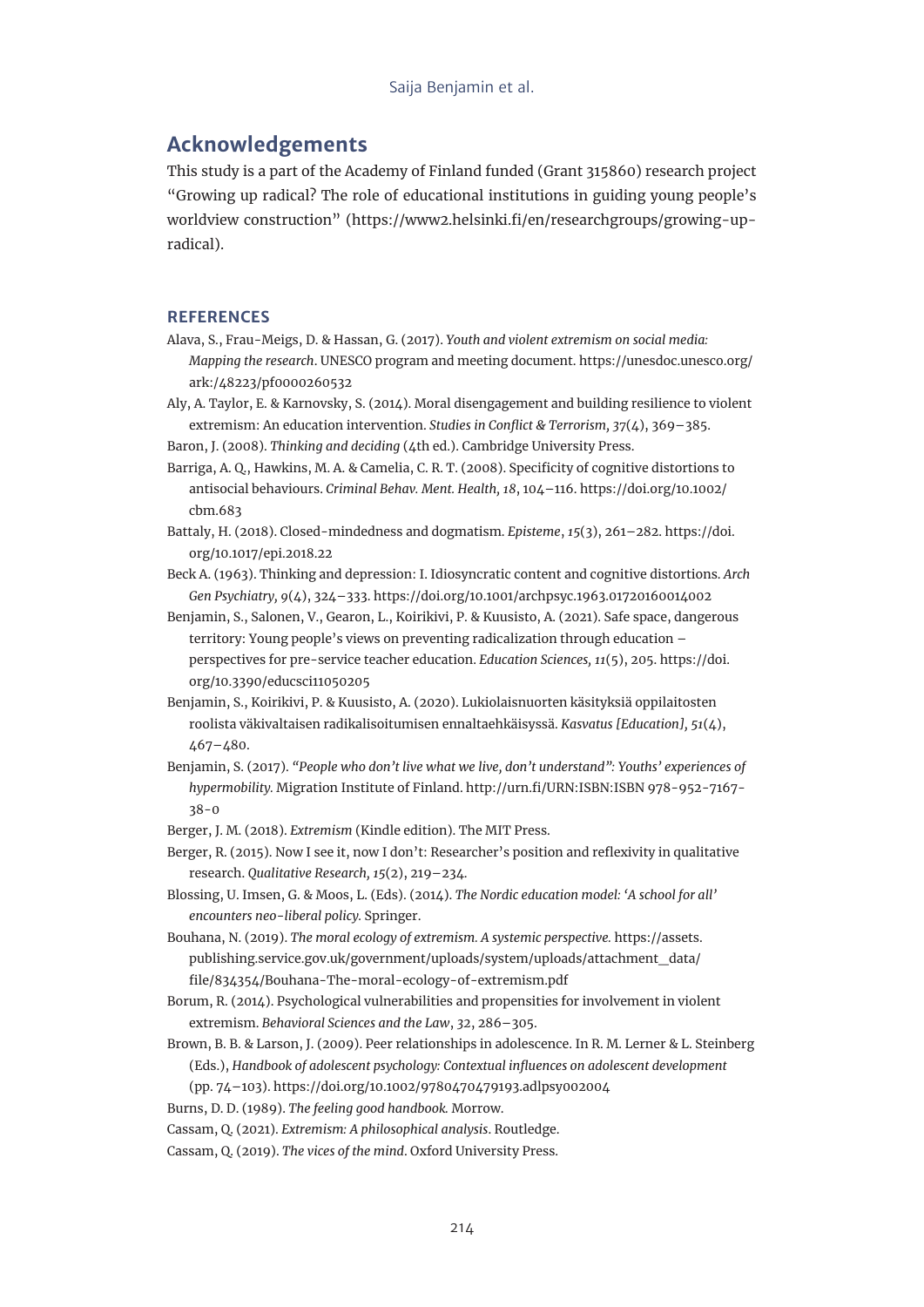- Cassam, Q. (2020, 18 February). Why extremism is a question of psychology, not politics. *New Statesman*. https://www.newstatesman.com/2020/02/why-extremism-questionpsychology-not-politics
- Christodoulou, E. (2020). "Boosting resilience" and "safeguarding youngsters at risk": Critically examining the European Commission's educational responses to radicalization and violent extremism. *London Review of Education, 18*(1), 18–34. [https://doi.org/10.18546/](https://doi.org/10.18546/LRE.18.1.02) [LRE.18.1.02](https://doi.org/10.18546/LRE.18.1.02)
- Danish Govt. (2016). *Preventing and countering extremism. National action plan*. [https://](https://ec.europa.eu/home-affairs/sites/homeaffairs/files/what-we-do/networks/radicalisation_awareness_network/docs/preventing_countering_extremism_radicalisation_en.pdf) [ec.europa.eu/home-affairs/sites/homeaffairs/files/what-we-do/networks/radicalisation\\_](https://ec.europa.eu/home-affairs/sites/homeaffairs/files/what-we-do/networks/radicalisation_awareness_network/docs/preventing_countering_extremism_radicalisation_en.pdf) [awareness\\_network/docs/preventing\\_countering\\_extremism\\_radicalisation\\_en.pdf](https://ec.europa.eu/home-affairs/sites/homeaffairs/files/what-we-do/networks/radicalisation_awareness_network/docs/preventing_countering_extremism_radicalisation_en.pdf)
- Darder, A., Baltodano, M. P. & Torres, R. D. (Eds.) (2017). The critical pedagogy reader, third edition. Routledge.
- Davies, L. (2019). Education and violent extremism: Insights from complexity theory. *Education and Conflict Review, 2*, 76–80.
- Deci, E. & Ryan, R. (2008). Self-determination theory: A macrotheory of human motivation, development, and health. *Canadian Psychology, 49*(3), 182–185.
- Derreumaux, Y, Bergh, R. & Hughes. B. (2020). Partisan-motivated sampling: Re-examining politically motivated reasoning across the information processing stream. *PsyArXiv.* [https://](https://doi.org/10.31234/osf.io/fb7e6) [doi.org/10.31234/osf.io/fb7e6.](https://doi.org/10.31234/osf.io/fb7e6)
- Dewey, J. (1933). *How we think: A restatement of the relation of reflective thinking to the educative process.* D.C. Heath & Co Publishers.
- Eger, M. A. & S. Valdez. (2014). Neo-nationalism in Western Europe. *European Sociological Review, 31*(1), 115–130. https://doi.org/10.1093/esr/jcu087
- Ellis, A. (1991). The revised ABC's of rational-emotive therapy (RET). *Journal of Rational-Emotive and Cognitive-Behavior Therapy, 9*, 139–172.
- Eurobarometer. (2018). *Democracy on the move: European elections—one year to go. Part II: Complete survey results*[. http://www.europarl.europa.eu/at-your-service/files/be- heard/](http://www.europarl.europa.eu/at-your-service/files/be-heard/eurobarometer/2018/eurobarometer-2018-democracy-on-the-move/top-results/en-oneyear-before-2019-eurobarometer-results-annex.pdf) [eurobarometer/2018/eurobarometer-2018-democracy-on-the-move/top-results/en-one](http://www.europarl.europa.eu/at-your-service/files/be-heard/eurobarometer/2018/eurobarometer-2018-democracy-on-the-move/top-results/en-oneyear-before-2019-eurobarometer-results-annex.pdf)[year-before-2019-eurobarometer-results-annex.pdf](http://www.europarl.europa.eu/at-your-service/files/be-heard/eurobarometer/2018/eurobarometer-2018-democracy-on-the-move/top-results/en-oneyear-before-2019-eurobarometer-results-annex.pdf)
- European Commission. (2020). *Prevent strategies of member states.* https://ec.europa.eu/homeaffairs/what-we-do/networks/radicalisation\_awareness\_network/ran-and-memberstates/repository\_en
- Feucht, F., Lunn-Brownlee, J. L. & Schraw, G. (2017) Moving beyond reflection: Reflexivity and epistemic cognition in teaching and teacher education. *Educational Psychologist, 52*(4), 234–241. https://doi.org/10.1080/00461520.2017.1350180
- Fergus S, & Zimmerman, M. A. (2005). Adolescent resilience: A framework for understanding healthy development in the face of risk. *Annual Review of Public Health 26*(1), 399–419. https://doi.org/10.1146/annurev.publhealth.26.021304.144357
- Finnish Ministry of the Interior. (2020). *National action plan for the prevention of violent radicalisation and extremism.* [https://julkaisut.valtioneuvosto.fi/bitstream/handle/10024/](https://julkaisut.valtioneuvosto.fi/bitstream/handle/10024/162073/SM_2020_1.pdf?sequence=4&isAllowed=y) [162073/SM\\_2020\\_1.pdf?sequence=4&isAllowed= y](https://julkaisut.valtioneuvosto.fi/bitstream/handle/10024/162073/SM_2020_1.pdf?sequence=4&isAllowed=y)
- Gearon, L. (2019a). Campus conspiracies: Security and intelligence engagement with universities from Kent State to counter-terrorism. *Journal of Beliefs and Values*, *40*(2). https://doi.org/10.1080/13617672.2019.1602804
- Gearon, L. (2019b). Securitisation theory and the securitised university: Europe and the nascent colonisation of global intellectual capital. *Transformation in Higher Education*. [https://doi.](https://doi.org/10.4102/the.v4i0.70) [org/10.4102/the.v4i0.70](https://doi.org/10.4102/the.v4i0.70)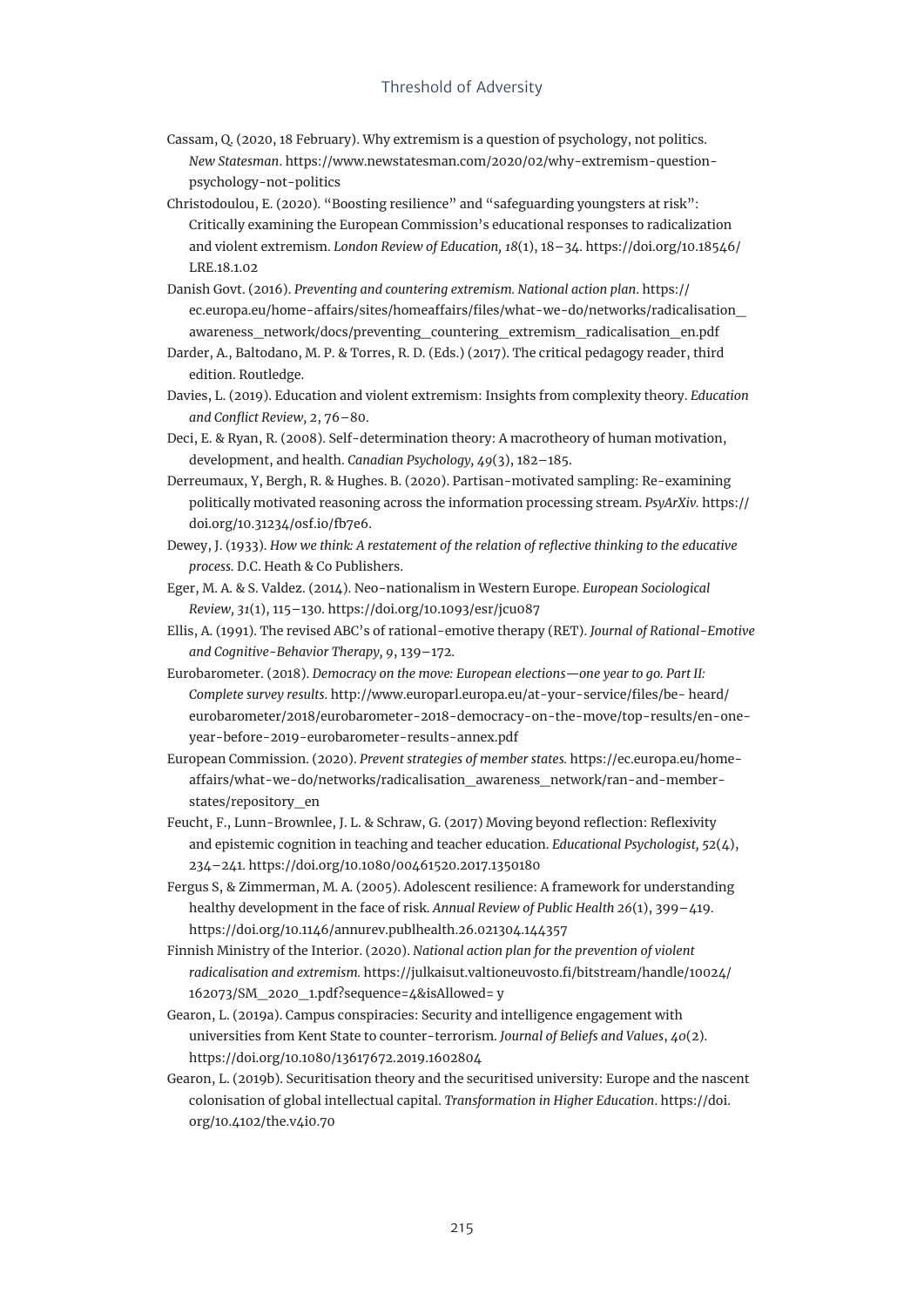- Ghosh, R. (2020). The emerging area of education and security. In A. A. Abdi (Red.), *Critical theorizations of education* (pp. 73–86)*.* Brill.
- Ghosh, R., Chan, A., Manuel, A. & Dilimulati, M. (2017). Can education counter violent religious extremism? *Canadian Journal of Foreign Policy, 23*(2), 117–133.
- Gov.uk. (2019). *The counter-extremism strategy*. [https://www.gov.uk/government/publications/](https://www.gov.uk/government/publications/counter-extremism-strategy) [counter-extremism-strategy](https://www.gov.uk/government/publications/counter-extremism-strategy)
- Greene, R. (2009). *Lost at school*. Scribner.
- Grossman, M., Ungar, M., Brisson, J., Gerrand, V., Hadfield, K. & Jefferies, P. (2017). *Understanding youth resilience to violent extremism: A standardised research measure final research report*. [http://www.deakin.edu.au/\\_\\_data/assets/pdf\\_file/0010/1374679/](http://www.deakin.edu.au/__data/assets/pdf_file/0010/1374679/Understanding-Youth-Resilience-to-Violent-Extremism-the-BRAVE-14-Standardised-Measure.pdf) [Understanding-Youth-Resilience-to-Violent-Extremism-the-BRAVE-14-Standardised-](http://www.deakin.edu.au/__data/assets/pdf_file/0010/1374679/Understanding-Youth-Resilience-to-Violent-Extremism-the-BRAVE-14-Standardised-Measure.pdf)[Measure.pdf](http://www.deakin.edu.au/__data/assets/pdf_file/0010/1374679/Understanding-Youth-Resilience-to-Violent-Extremism-the-BRAVE-14-Standardised-Measure.pdf)
- Grossman, M., Hadfield, K., Jefferies, P., Gerrand, V. & Ungar, M. (2020). Youth resilience to violent extremism: Development and validation of the BRAVE measure. *Terrorism and Political Violence*. https://doi.org/10.1080/09546553.2019.1705283
- Hafez, M. & Mullins, C. (2015). The radicalization puzzle: A theoretical synthesis of empirical approaches to homegrown extremism. *Studies in Conflict & Terrorism, 38*, 958–75.
- Hayes, S. W. (2017). Changing radicalization to resilience by understanding marginalization. *Peace Review, 29*(2), 153–159. https://doi.org/10.1080/10402659.2017.1308190
- Hermans, H. J. M. & Dimaggio, G. (2007). Self, identity, and globalization in times of uncertainty: A dialogical analysis. *Review of General Psychology, 11*, 31–61.
- Hogg, M. (2019). Radical change. Uncertainty in the world threatens our sense of self: To cope, people embrace populism. *Scientific American*, *321*(3), 85–87.
- Klette, K. (2018). Individualism and collectivism in Nordic schools. A comparative approach. In N. Witoszek & A. Midttun, A. (Eds.), *Sustainable modernity* (pp. 59–78). Routledge. |https://doi.org/10.4324/9781315195964
- Kossowska, M., Czernatowicz-Kukuczka, A. & Sekerdej, M. (2017). Many faces of dogmatism: Prejudice as a way of protecting certainty against value violators among dogmatic believers and atheists. *Br J Psychol. 108*(1), 127–147. https://doi.org/10.1111/bjop.12186.
- Kruglanski, A., Bélanger, J. & Gunaratna, R. (2019). *The three pillars of radicalization: Needs, narratives, and networks.* Oxford University Press.
- Kuusisto, A. (2011). *Growing up in affiliation with a religious community: A case study of seventh-day adventist youth in Finland.* Waxmann.
- Maslow, A. H. (1943). A theory of human motivation. *Psychological Review, 50*(4), 370–396. https://doi.org/10.1037/h0054346
- Mattsson, C. & Säljö, R. (2017). Violent extremism, national security and prevention. Institutional discourses and their implications for schooling. *British Journal of Educational Studies, 66*(1), 109–125.
- Mattsson, V. & Johansson, T. (2020). The hateful other: Neo-Nazis in school and teachers' strategies for handling racism. *British Journal of Sociology of Education, 41*(8), 1149–1163, https://doi.org/10.1080/01425692.2020.1823204
- Maynard, J. (2014). Rethinking the role of ideology in mass atrocities. *Terrorism and Political Violence, 26*(5), 821–841. https://doi.org/10.1080/09546553.2013.796934
- Maynes, J. (2015). Critical thinking and cognitive bias. *Informal Logic, 35*(2), 183–203.
- Mercier, H. & Sperber, D. (2011). Why do humans reason? Arguments for an argumentative theory. *Behavioral and Brain Sciences, 34*, 57–74. [https://doi.org/10.1017/ S0140525X](https://doi.org/10.1017/S0140525X10000968) [10000968](https://doi.org/10.1017/S0140525X10000968)
- Neumann, P. R. (2013). The trouble with radicalization. *International Affairs, 89*(4), 873–893.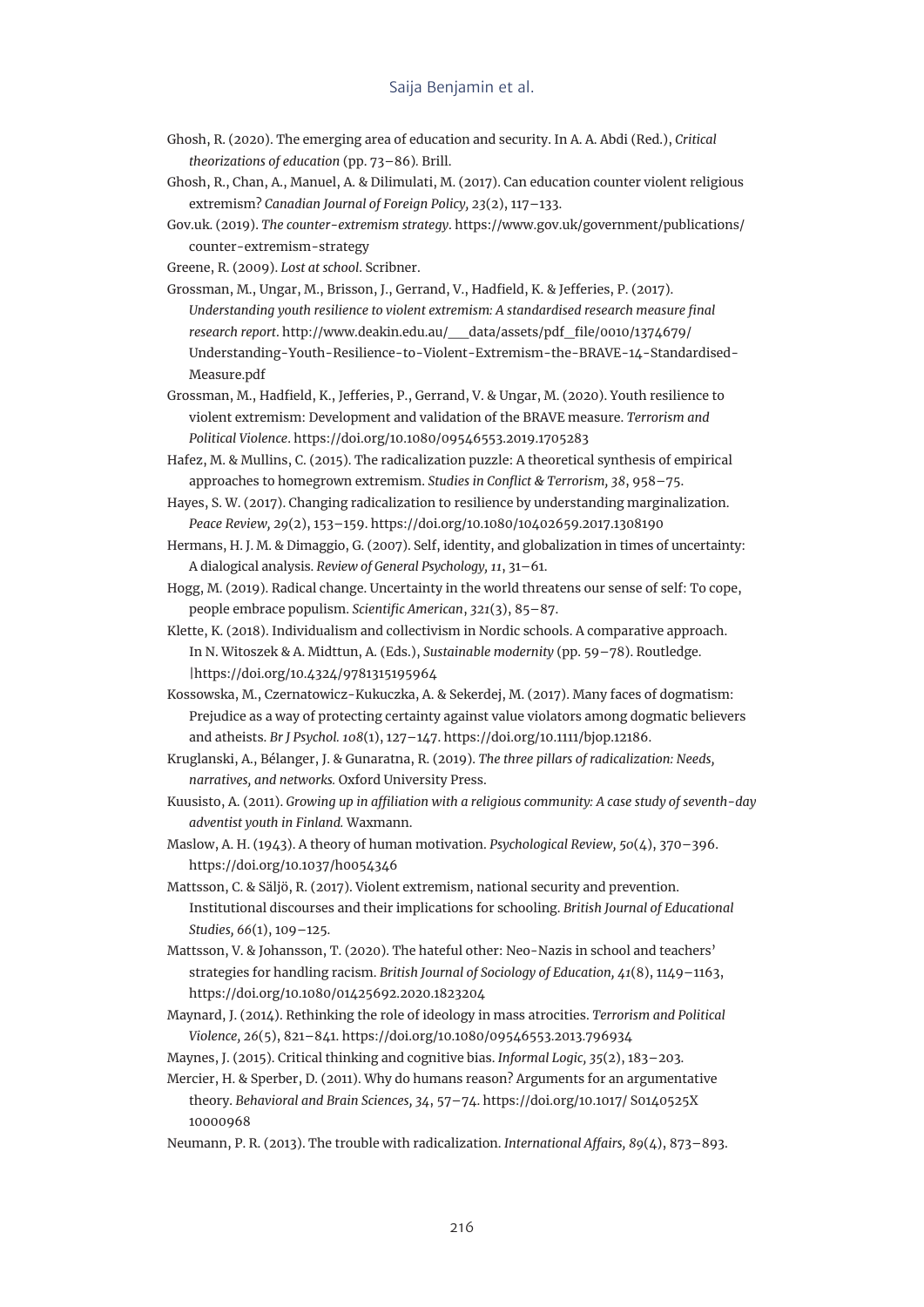- Niemi, P.-M., Benjamin, S., Kuusisto, A. & Gearon, L. (2018). How and why education counters ideological extremism in Finland. *Religions, 9*(12), 420*.* https://doi.org/10.3390/rel9120420
- Norwegian Govt. (2016). *Action plan against radicalization and violent extremism.* [https://rm.coe.](https://rm.coe.int/action-plan-norway-nov-2016/16806bdb50) [int/action-plan-norway-nov-2016/16806bdb50](https://rm.coe.int/action-plan-norway-nov-2016/16806bdb50)
- Oksanen, A., Nurmi, J., Vuori, M. & Räsänen, P. (2013). Jokela: The social roots of a school shooting tragedy in Finland. In N. Böckler, T. Seeger, P. Sitzer & W. Heitmeyer (Eds.), *School shootings: International research, case studies and concepts for prevention* (pp. 189–215). Springer.
- de Oliveira Andreotti, V. (2014). Critical literacy: Theories and practices in development education, policy & practice. *A Development Education Review, 14*, 12–32.
- Parker, L., Lindekilde, L. & Gøtzsche-Astrup, O. (2020). Recognising and responding to radicalisation at the 'frontline': Assessing the capability of school teachers to recognise and respond to radicalization. *British Educational Research Journal*. [https://doi.org/10.1002/](https://doi.org/10.1002/berj.3677) [berj.3677](https://doi.org/10.1002/berj.3677)

Peterson, C. (2006). *A primer in positive psychology*. Oxford University Press.

- Petty, R. & Cacioppo, J. (1996) *Attitude and persuasion: Classic and contemporary approaches*. Westview Press.
- Poon, K.-T., Chen, Z. & Wong, W.-Y. (2020). Beliefs in conspiracy theories following ostracism. *Personality and Social Psychology Bulletin. 46*(8), 1234–1246.
- Ragazzi, F. (2017). *Students as suspects? The challenges of developing counter-radicalisation policies in education in the Council of Europe member states*. Interim report. Council of Europe. Reivich, K. & Shatté, A. (2002). *The resilience factor*. Broadway Books.
- Richardson, G. (2002). The metatheory of resilience and resiliency. *Clinical Psychology, 58*(3), 307–321.
- Rousseau, C. & Foxen, P. (2010). "Look me in the eye": Empathy and the transmission of trauma in the refugee determination process. *Transcultural Psychiatry, 47*(1), 70–92. [https://doi.](https://doi.org/10.1177/1363461510362338) [org/10.1177/1363461510362338](https://doi.org/10.1177/1363461510362338)
- van San, M., Sieckelinck, S. & de Winter, M. (2013) Ideals adrift: An educational approach to radicalization. *Ethics and Education, 8*(3), 276–289, [https://doi.org/10.1080/17449642.2013.](https://doi.org/10.1080/17449642.2013.878100) [878100](https://doi.org/10.1080/17449642.2013.878100)
- Sardoč, M. (2020). Radicalisation, violent extremism and terrorism: an interview with Quassim Cassam, *Critical Studies on Terrorism, 13*(1), 166–174. [https://doi.org/10.1080/17539153.2019.](https://doi.org/10.1080/17539153.2019.1675939) [1675939](https://doi.org/10.1080/17539153.2019.1675939)
- Saucier, G., Akers, L., Shen-Miller, S., Kneževic, G. & Stankov, L. (2009). Patterns of thinking in militant extremism. *Perspectives on psychosocial science, 4*(3), 256–271.
- Sedgwick, M. (2010). The concept of radicalization as a source of confusion. *Terrorism and Political Violence, 22*(4), 479–494.
- Seligman, M. E. P. (2002). *Authentic happiness: Using the new positive psychology to realize your potential for lasting fulfillment.* Free Press.
- Sjøen, M. M. & Jore, S. (2019). Preventing extremism through education: exploring impacts and implications of counter-radicalisation efforts. *Journal of Beliefs & Values, 40*(3), 269–283, https://doi.org/10.1080/13617672.2019.1600134
- Skr. (2015). *Actions to make society more resilient to violent extremism*. Government Communication 2014/15:144. [https://www.government.se/contentassets/ef243295e51d4635b4870963b18b](https://www.government.se/contentassets/ef243295e51d4635b4870963b18bfa89/actions-to-make-society-more-resilient-to-violent-extremism-2014-15-144.pdf) [fa89/actions-to-make-society-more-resilient-to-violent-extremism-2014-15-144.pdf](https://www.government.se/contentassets/ef243295e51d4635b4870963b18bfa89/actions-to-make-society-more-resilient-to-violent-extremism-2014-15-144.pdf)
- De Souza, (2016). The spiritual dimension of education addressing issues of identity and belonging. *Discourse and Communication for Sustainable Education, 7*(1), 125–138.